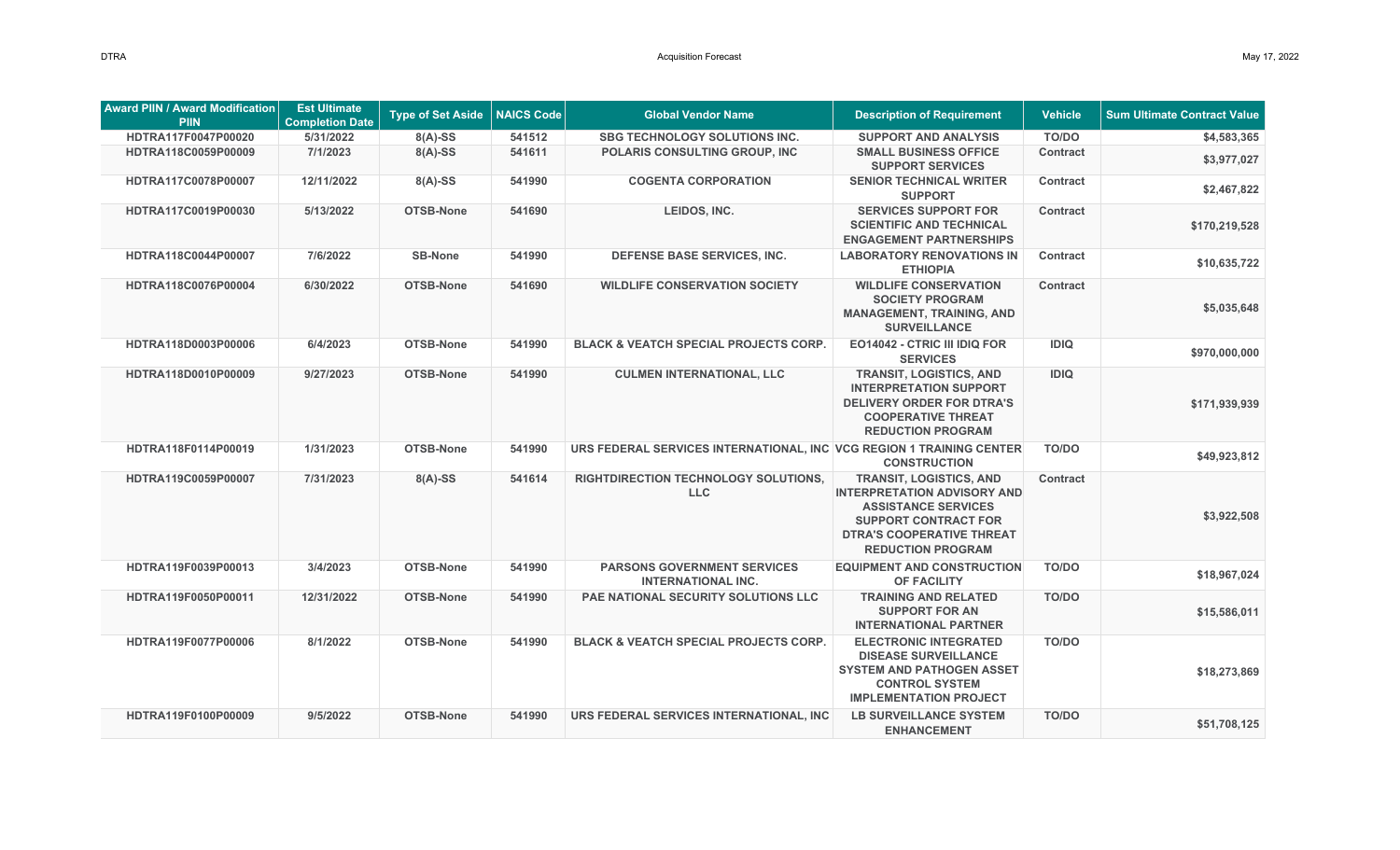| HDTRA119F0113P00009  | 9/29/2022  | OTSB-None      | 541990 | <b>PAE NATIONAL SECURITY SOLUTIONS LLC</b>                     | <b>FBSI TRAINING ON PROJECT</b><br><b>LEVANT</b>                                                                                | <b>TO/DO</b>    | \$20,023,009 |
|----------------------|------------|----------------|--------|----------------------------------------------------------------|---------------------------------------------------------------------------------------------------------------------------------|-----------------|--------------|
| <b>HDTRA120C0060</b> | 8/31/2023  | OTSB-None      | 541990 | <b>GEORGETOWN UNIVERSITY (THE)</b>                             | PMO AND ASSOCIATED COSTS<br><b>TO PERFORM EVIDENCE BASED</b><br><b>PUBLIC HEALTH SURVEILLANCE</b><br><b>FRAMEWORKS IN IRAQ.</b> | <b>Contract</b> | \$2,514,071  |
| HDTRA120C0070P00001  | 6/23/2023  | <b>SB-None</b> | 541519 | <b>WINNCOM TECHNOLOGIES CORP.</b>                              | EO14042 - IT NETWORK<br><b>SUSTAINMENT</b>                                                                                      | <b>Contract</b> | \$2,262,061  |
| HDTRA120C0075P00001  | 12/31/2023 | OTSB-None      | 541330 | NATSIONALNY YADERNY TSENTR RESPUBLIKI<br><b>KAZAKHSTAN, GP</b> | <b>GLOBAL NUCLEAR SECURITY</b><br><b>KAZAKHSTAN PROJECT</b><br><b>MINUTEMAN UPGRADES WORK</b><br><b>PLAN AND FINAL REPORTS</b>  | <b>Contract</b> | \$6,363,348  |
| HDTRA120F0020P00003  | 2/2/2023   | OTSB-None      | 541990 | <b>CH2M HILL, INC.</b>                                         | <b>EQUIPMENT PROCUREMENT IN</b><br><b>KAZAKHSTAN FOR GLOBAL</b><br><b>NUCLEAR SECURITY.</b>                                     | TO/DO           | \$17,321,340 |
| HDTRA120F0054P00003  | 6/30/2023  | OTSB-None      | 541990 | <b>CH2M HILL, INC.</b>                                         | <b>BIOLOGICAL THREAT</b><br><b>REDUCTION PROGRAM</b><br><b>UZBEKISTAN BIOLOGICAL</b><br><b>SCIENCES ENGAGEMENT PHASE</b><br>ш   | <b>TO/DO</b>    | \$22,823,470 |
| <b>HDTRA121C0034</b> | 3/31/2024  | OTSB-None      | 541690 | <b>INSTITUT PASTEUR DU LAOS</b>                                | <b>DISEASE SURVEILLANCE AND</b><br><b>BIOSAFETY TRAINING</b>                                                                    | <b>Contract</b> | \$2,063,703  |
| HDTRA121F0007P00011  | 8/31/2023  | OTSB-None      | 541990 | URS FEDERAL SERVICES INTERNATIONAL, INC                        | <b>SUSTAINMENT TASKS</b>                                                                                                        | <b>TO/DO</b>    | \$17,916,203 |
| <b>HDTRA121F0023</b> | 3/13/2024  | OTSB-None      | 541990 | URS FEDERAL SERVICES INTERNATIONAL. INC                        | TO ENHANCE AND SUSTAIN THE<br><b>CAPABILITY OF UZBEKISTAN</b><br><b>THROUGH PHASE II</b><br><b>ENGAGEMENT</b>                   | TO/DO           | \$7,710,970  |
| HDTRA121F0058P00003  | 9/2/2023   | OTSB-None      | 541990 | <b>CH2M HILL, INC.</b>                                         | <b>SUPPORT OPERATIONAL</b><br><b>MISSIONS TO SECURE AND</b><br><b>ELIMINATE WMD MATERIALS</b>                                   | <b>TO/DO</b>    | \$24,127,523 |
| <b>HDTRA121F0061</b> | 8/31/2023  | OTSB-None      | 541990 | <b>BLACK &amp; VEATCH SPECIAL PROJECTS CORP.</b>               | <b>BIOSAFETY AND BIOSECURITY</b><br><b>LABORATORY UPGRADES IN</b><br><b>DOUALA AND GAROUA</b><br><b>CAMEROON</b>                | <b>TO/DO</b>    | \$6,259,470  |
| HDTRA118C0053P00007  | 7/15/2023  | $8(A)-SS$      | 541612 | <b>STRATEGIC RESOLUTION EXPERTS, INC</b>                       | <b>WORKFORCE SHAPING</b>                                                                                                        | <b>Contract</b> | \$3,881,000  |
| HDTRA118F0081P00004  | 8/5/2022   | OTSB-None      | 541512 | <b>BOOZ ALLEN HAMILTON INC.</b>                                | <b>DTRA CLOUD MANAGEMENT</b><br><b>SUPPORT</b>                                                                                  | TO/DO           | \$7,098,413  |
| HDTRA118F0094P00028  | 7/31/2023  | <b>SB-None</b> | 541513 | <b>SYNAPTEK CORPORATION</b>                                    | IT SERVICE PROVISIONING AND<br><b>OPERATIONS</b>                                                                                | <b>TO/DO</b>    | \$76,853,134 |
| HDTRA118F0095P00024  | 7/31/2023  | <b>SB-None</b> | 541513 | <b>SYNAPTEK CORPORATION</b>                                    | <b>CYBERSECURITY &amp; COMPUTER</b><br><b>NETWORK DEFENSE</b>                                                                   | <b>TO/DO</b>    | \$43,964,556 |
| HDTRA119C0078P00006  | 9/20/2023  | $8(A)-SS$      | 541611 | <b>SEVENTH SENSE CONSULTING, LLC</b>                           | <b>ACQUISITION SUPPORT IT</b>                                                                                                   | <b>Contract</b> | \$3,940,762  |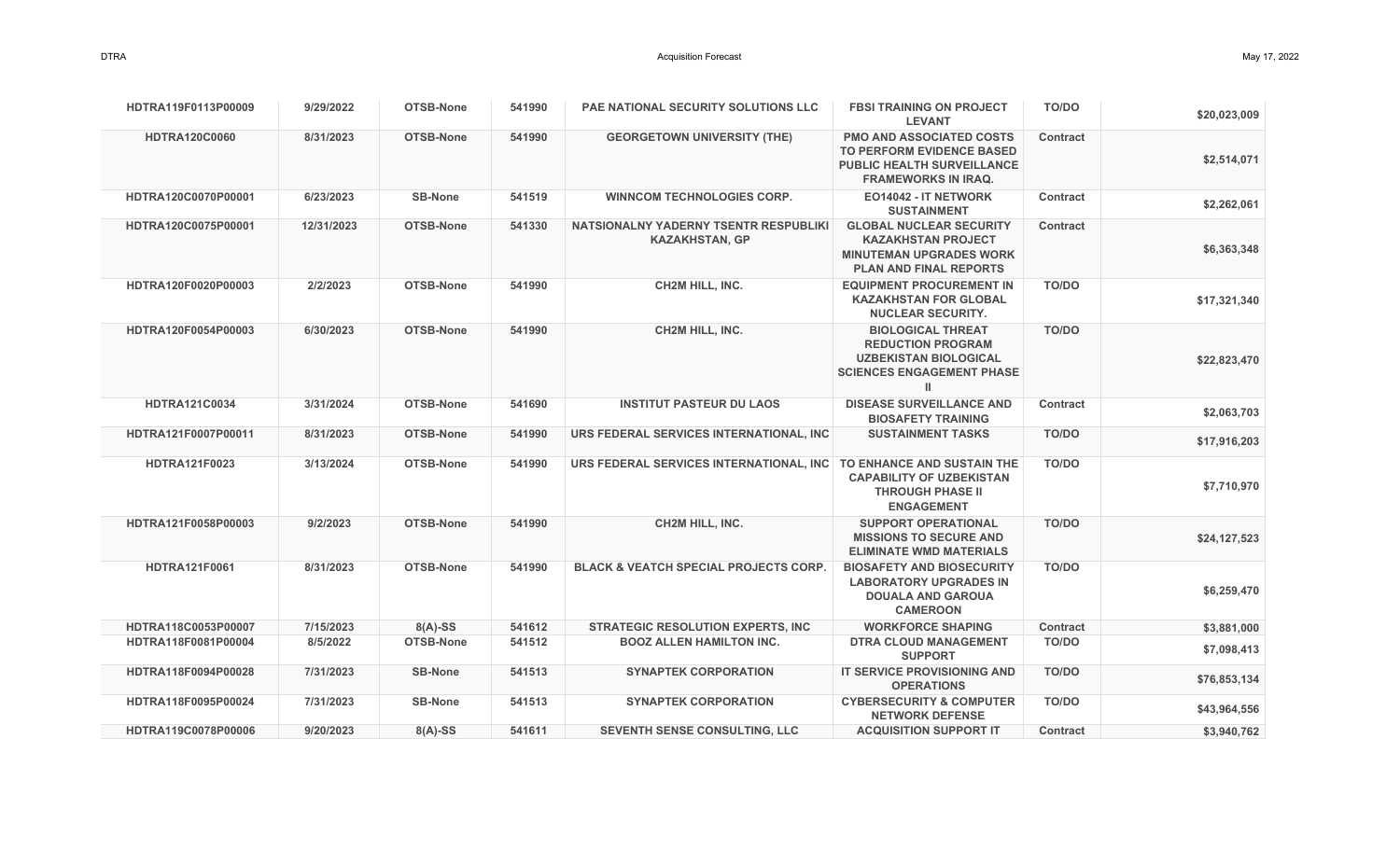| HDTRA119F0031P00019 | 9/10/2023 | OTSB-None        | 541512 | <b>BOOZ ALLEN HAMILTON INC.</b>                                    | <b>KNOWLEDGE MGMT SOLUTIONS</b><br>& SUPPORT                                                                                     | TO/DO           | \$22,113,142    |
|---------------------|-----------|------------------|--------|--------------------------------------------------------------------|----------------------------------------------------------------------------------------------------------------------------------|-----------------|-----------------|
| HDTRA119F0032P00012 | 2/21/2024 | OTSB-None        | 541512 | <b>LEIDOS INNOVATIONS CORPORATION</b>                              | <b>SOLUTION ENGINEERING &amp;</b><br><b>SYSTEMS TEST SUPPORT</b>                                                                 | <b>TO/DO</b>    | \$18,008,969    |
| HDTRA121F0022P00002 | 6/30/2023 | <b>SB-None</b>   | 541513 | <b>SYNAPTEK CORPORATION</b>                                        | <b>SECURE REMOTE COMPUTING</b><br><b>SOLUTION</b>                                                                                | TO/DO           | \$3,580,546     |
| FA460020F0121P00005 | 9/13/2023 | <b>OTSB-None</b> | 541715 | NATIONAL STRATEGIC RESEARCH INSTITUTE COMBATING WEAPONS OF MASS    | <b>DESTRUCTION RDT&amp;E CBRN</b><br><b>SOLUTIONS</b>                                                                            | TO/DO           | \$4,271,691     |
| GSQ0017AJ0022PA029  | 5/21/2022 | <b>SB-None</b>   | 541330 | AMYX. INC.                                                         | <b>MIGRATED 32998 TITLE FOR</b><br>201732998                                                                                     | TO/DO           | \$450,781,603   |
| HC102819F0243P00012 | 2/28/2024 | <b>OTSB-None</b> | 541512 | <b>MICROSOFT CORPORATION SITZ IN REDMOND</b><br><b>CORPORATION</b> | <b>MICROSOFT CONSULTING</b><br><b>SERVICES (MCS) AND</b><br><b>MICROSOFT PREMIER SUPPORT</b><br>(MPS) FOR DTRA                   | <b>TO/DO</b>    | \$29,366,370    |
| HC108421F0171       | 6/20/2022 | OTSB-None        | 511210 | <b>CISCO SYSTEMS INC.</b>                                          | <b>CISCO SMART NET TOTAL CARE</b><br>(SNTC)                                                                                      | TO/DO           | \$2,146,957     |
| HDTRA112D0003001911 | 9/30/2022 | OTSB-None        | 541711 | <b>MINISTRY OF DEFENCE</b>                                         | <b>RESEARCH AND DEVELOPMENT</b><br><b>SERVICES EFFICACY OF</b><br><b>FINAFLOXACIN AGAINST</b><br><b>BIOLOGICAL THREAT AGENTS</b> | TO/DO           | \$4,636,158     |
| HDTRA114D0002P00007 | 12/2/2023 | OTSB-None        | 541712 | <b>ALION SCIENCE AND TECHNOLOGY</b><br><b>CORPORATION</b>          | <b>SPS CONTRACT WRITING CLIN</b><br><b>ONLY</b>                                                                                  | <b>IDIQ</b>     | \$4,000,000,000 |
| HDTRA114D0003P00007 | 12/2/2023 | <b>OTSB-None</b> | 541712 | APPLIED RESEARCH ASSOCIATES, INC.                                  | <b>SPS CONTRACT WRITING CLIN</b><br><b>ONLY</b>                                                                                  | <b>IDIQ</b>     | \$4,000,000,000 |
| HDTRA114D0005P00009 | 12/2/2023 | OTSB-None        | 541712 | <b>PERATON INC.</b>                                                | <b>SPS CONTRACT WRITING CLIN</b><br><b>ONLY</b>                                                                                  | <b>IDIQ</b>     | \$4,000,000,000 |
| HDTRA114D0006P00012 | 12/2/2023 | <b>OTSB-None</b> | 541712 | <b>NORTHROP GRUMMAN SYSTEMS</b><br><b>CORPORATION</b>              | <b>COMBATING WEAPONS OF MASS</b><br><b>DESTRUCTION, RESEARCH AND</b><br><b>DEVELOPMENT PROJECTS</b>                              | <b>IDIQ</b>     | \$4,000,000,000 |
| HDTRA114D0007P00009 | 12/2/2023 | OTSB-None        | 541712 | <b>RAYTHEON COMPANY</b>                                            | <b>SPS CONTRACT WRITING CLIN</b><br><b>ONLY</b>                                                                                  | <b>IDIQ</b>     | \$4,000,000,000 |
| HDTRA114D0008P00007 | 12/2/2023 | OTSB-None        | 541712 | LEIDOS, INC.                                                       | <b>SPS CONTRACT WRITING CLIN</b><br><b>ONLY</b>                                                                                  | <b>IDIQ</b>     | \$4,000,000,000 |
| HDTRA114D0016P00005 | 9/7/2022  | OTSB-None        | 541990 | <b>BOOZ ALLEN HAMILTON INC.</b>                                    | <b>CWAS SUPPORT SERVICES</b><br>(O&M)                                                                                            | <b>IDIQ</b>     | \$125,500,000   |
| HDTRA117C0027P00029 | 8/31/2022 | OTSB-None        | 541990 | <b>SCIENCE APPLICATIONS INTERNATIONAL</b><br><b>CORPORATION</b>    | <b>ADVISORY &amp; ASSISTANCE</b><br><b>SERVICES (RDT&amp;E)</b>                                                                  | <b>Contract</b> | \$54,481,933    |
| HDTRA117C0039P00028 | 9/25/2022 | <b>SDVOSB</b>    | 541690 | K2 GROUP, INC.                                                     | <b>TECHNICAL SUPPORT GROUP</b><br><b>SUPPORT</b>                                                                                 | <b>Contract</b> | \$36,181,801    |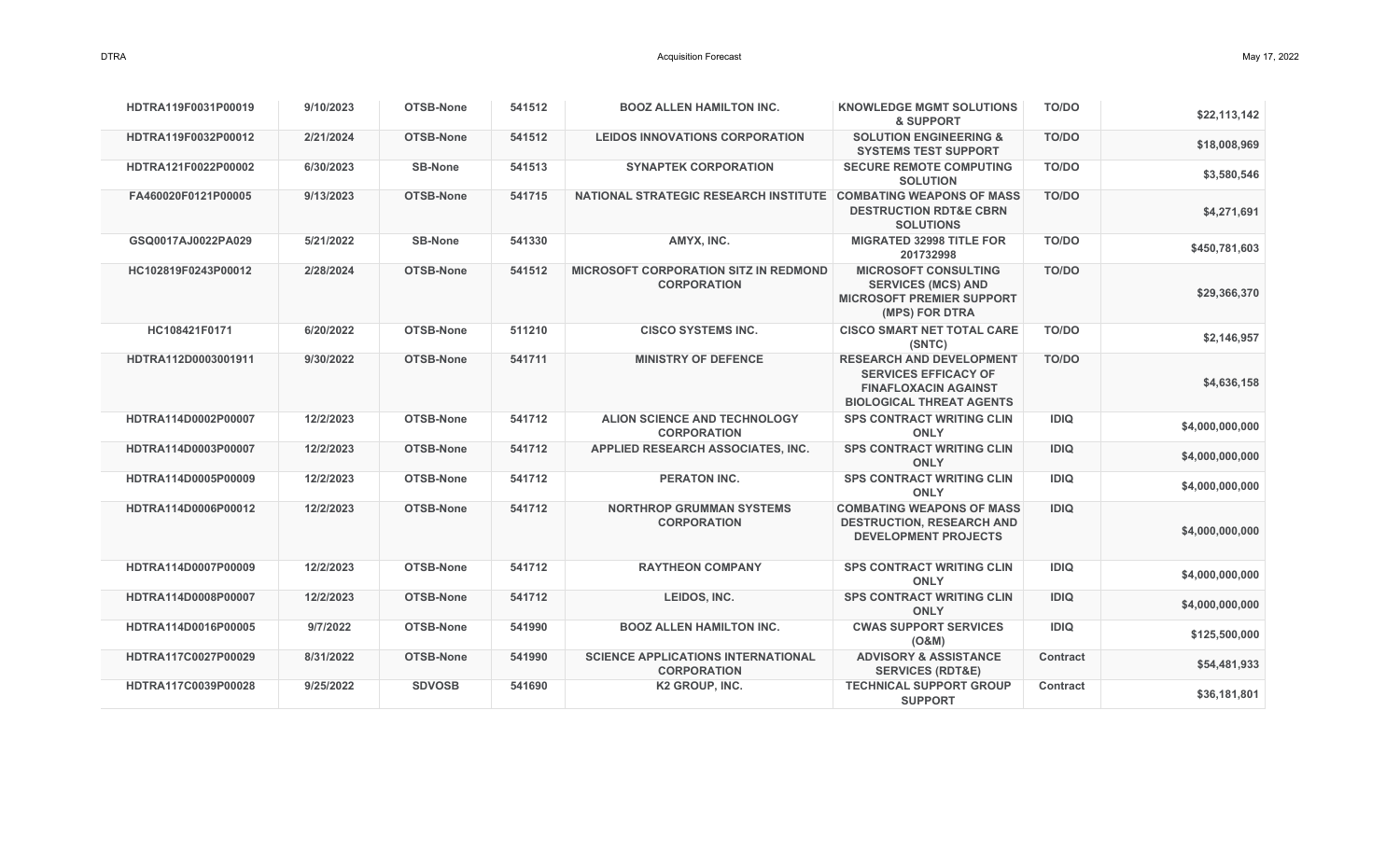| HDTRA117C0069P00010  | 8/16/2022  | OTSB-None        | 541711 | FLIR DETECTION, INC.                                                   | <b>RESEARCH AND DEVELOPMENT</b><br><b>SUPPORT FOR SMART DEVICES</b><br><b>FOR IMPROVED AGENT</b><br><b>DISCLOSURE OPERATIONAL</b><br>UTILITY AND CONTAMINATION<br><b>MAPPING</b>   | Contract        | \$5,308,534   |
|----------------------|------------|------------------|--------|------------------------------------------------------------------------|------------------------------------------------------------------------------------------------------------------------------------------------------------------------------------|-----------------|---------------|
| HDTRA117C0070P00011  | 10/27/2023 | <b>SB-None</b>   | 541711 | <b>VENATORX PHARMACEUTICALS, INC.</b>                                  | PENICILLIN BINDING PROTEIN<br><b>INHIBITORS IMPERVIOUS TO</b><br><b>BETA LACTAMASES</b>                                                                                            | Contract        | \$19,969,099  |
| HDTRA117D0002P00003  | 6/12/2022  | <b>SB</b>        | 541990 | <b>CHIMERA ENTERPRISES INTERNATIONAL,</b><br><b>INCORPORATED</b>       | J3/7 A&AS LABOR (O&M)                                                                                                                                                              | <b>IDIQ</b>     | \$49,700,000  |
| <b>HDTRA117D0003</b> | 9/27/2022  | $8(A)-SS$        | 541513 | <b>SYNAPTEK CORPORATION</b>                                            | <b>EQUIPMENT - AV/VTC</b><br><b>MAINTENANCE</b>                                                                                                                                    | TO/DO           | \$4,000,000   |
| HDTRA117D0023P00002  | 9/27/2022  | <b>OTSB-None</b> | 541712 | <b>VIRGINIA POLYTECHNIC INSTITUTE &amp; STATE</b><br><b>UNIVERSITY</b> | <b>NONPERSONAL SERVICES:</b><br><b>COMPREHENSIVE NATIONAL</b><br><b>INCIDENT MANAGEMENT SYSTEM</b><br>(CNIMS)                                                                      | <b>IDIQ</b>     | \$27,300,000  |
| HDTRA117F0020P00023  | 5/24/2022  | OTSB-None        | 541712 | APPLIED RESEARCH ASSOCIATES, INC.                                      | <b>MODELING AND SIMULATION</b><br><b>EMPLOYMENT, TRAINING AND</b><br><b>INTEGRATION DEVELOPMENT</b>                                                                                | <b>TO/DO</b>    | \$9,591,733   |
| HDTRA117F0024P00028  | 6/30/2022  | <b>OTSB-None</b> | 541990 | <b>VALIANT GLOBAL DEFENSE SERVICES INC.</b>                            | CHEMICAL, BIOLOGICAL,<br><b>RADIOLOGICAL, NUCLEAR</b><br>(CBRN) MISSION SUPPORT                                                                                                    | TO/DO           | \$45,842,882  |
| HDTRA118C0027P00009  | 4/30/2023  | $8(A)-SS$        | 541611 | <b>CHEROKEE NATION STRATEGIC PROGRAMS,</b><br><b>LLC</b>               | <b>CONTRACT SPECIALIST</b><br><b>SUPPORT SERVICES</b>                                                                                                                              | Contract        | \$6,760,406   |
| HDTRA118C0062P00009  | 9/27/2023  | <b>OTSB-None</b> | 541714 | <b>NEVADA SYSTEM OF HIGHER EDUCATION</b>                               | <b>EO14042 RESEARCH AND</b><br><b>DEVELOPMENT SERVICES FOR</b><br><b>OPTIMIZATION OF LEAD</b><br><b>MELIOIDOSIS AND GLANDERS</b><br><b>SUBUNIT VACCINE</b><br><b>FORMULATIONS.</b> | <b>Contract</b> | \$5,238,789   |
| HDTRA118C0064P00007  | 5/31/2023  | <b>OTSB-None</b> | 541512 | <b>FORCEPOINT FEDERAL LLC</b>                                          | <b>USER ACTIVITY MONITORING</b><br><b>SYSTEM LICENSES &amp; SUPPORT</b>                                                                                                            | <b>Contract</b> | \$6,896,829   |
| HDTRA118C0073P00005  | 11/5/2022  | OTSB-None        | 541715 | <b>REGENTS OF THE UNIVERSITY OF MICHIGAN</b>                           | <b>R&amp;D SERVICES PROVIDED FOR</b><br><b>DEVELOPMENT OF GAMMA-RAY</b><br><b>IMAGING SPECTROMETERS.</b><br>EO14042                                                                | <b>Contract</b> | \$4,879,138   |
| HDTRA118D0002P00002  | 6/17/2023  | OTSB-None        | 541715 | <b>SOUTHWEST RESEARCH INSTITUTE</b>                                    | <b>EO14042 COMBATTING WEAPONS</b><br>OF MASS DESTRUCTION<br><b>TECHNOLOGY DEVELOPMENT</b>                                                                                          | <b>IDIQ</b>     | \$450,000,000 |
| HDTRA118D0004P00006  | 6/4/2023   | OTSB-None        | 541990 | <b>RAYTHEON COMPANY</b>                                                | <b>CTRIC III IDIQ FOR CTR SERVICES</b>                                                                                                                                             | <b>IDIQ</b>     | \$970,000,000 |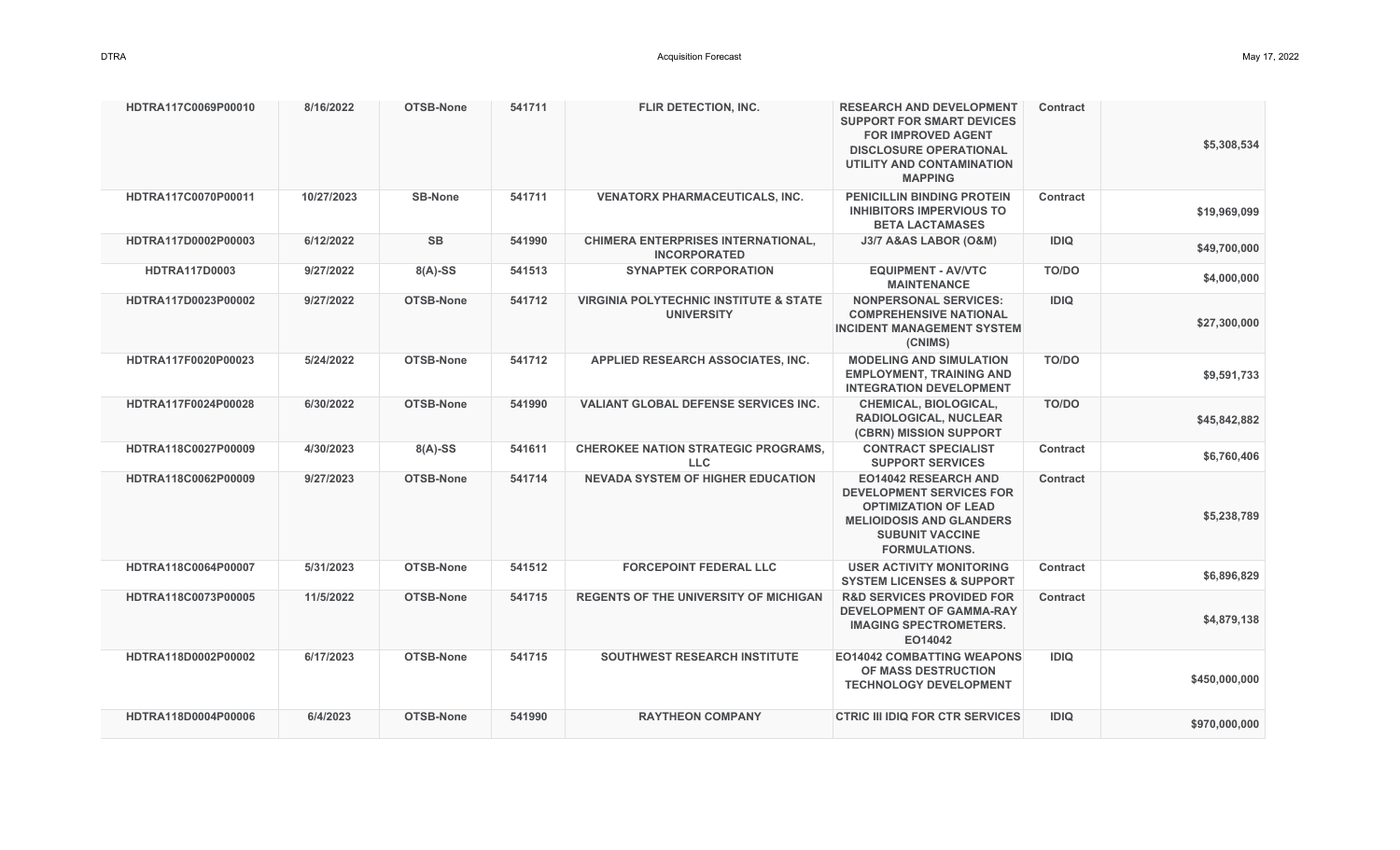| HDTRA118D0005P00006  | 6/4/2023  | <b>OTSB-None</b> | 541990 | URS FEDERAL SERVICES INTERNATIONAL, INC E014042 - CTRIC III IDIQ FOR CTR | <b>SERVICES</b>                                                                                                                                                                        | <b>IDIQ</b>     | \$970,000,000 |
|----------------------|-----------|------------------|--------|--------------------------------------------------------------------------|----------------------------------------------------------------------------------------------------------------------------------------------------------------------------------------|-----------------|---------------|
| HDTRA118D0006P00006  | 6/4/2023  | OTSB-None        | 541990 | <b>PARSONS GOVERNMENT SERVICES</b><br><b>INTERNATIONAL INC.</b>          | <b>EO14042 - CTRIC III IDIQ FOR CTR</b><br><b>SERVICES</b>                                                                                                                             | <b>IDIQ</b>     | \$970,000,000 |
| HDTRA118D0007P00006  | 6/4/2023  | OTSB-None        | 541990 | <b>CH2M HILL, INC.</b>                                                   | <b>EO14042 - CTRIC III IDIQ FOR CTR</b><br><b>SERVICES</b>                                                                                                                             | <b>IDIQ</b>     | \$970,000,000 |
| HDTRA118D0008P00005  | 6/4/2023  | OTSB-None        | 541990 | <b>PAE NATIONAL SECURITY SOLUTIONS LLC</b>                               | <b>EO14042 - CTRIC III IDIQ FOR CTR</b><br><b>SERVICES</b>                                                                                                                             | <b>IDIQ</b>     | \$970,000,000 |
| <b>HDTRA118D0009</b> | 9/23/2023 | OTSB-None        | 511120 | <b>BMJ PUBLISHING GROUP LIMITED</b>                                      | <b>SINGLE COUNTRY W/</b><br><b>TRANSLATION</b>                                                                                                                                         | TO/DO           | \$30,949,774  |
| HDTRA118D0011P00006  | 8/13/2023 | <b>SB</b>        | 541513 | <b>SYNAPTEK CORPORATION</b>                                              | <b>IT SERVICE PROVISIONING AND</b><br><b>OPERATIONS</b>                                                                                                                                | <b>IDIQ</b>     | \$435,000,000 |
| HDTRA118F0036P00006  | 5/15/2022 | OTSB-None        | 541712 | APPLIED RESEARCH ASSOCIATES. INC.                                        | <b>TEST AND ANALYSIS FOR LOW-</b><br><b>ALTITUDE NUCLEAR EFFECTS</b><br>(TALANE)                                                                                                       | <b>TO/DO</b>    | \$9,775,916   |
| HDTRA118F0055P00007  | 2/26/2023 | OTSB-None        | 541990 | <b>PAE NATIONAL SECURITY SOLUTIONS LLC</b>                               | <b>DOD RED TEAM SUPPORT LABOR</b>                                                                                                                                                      | <b>TO/DO</b>    | \$8,101,113   |
| HDTRA118F0074P00005  | 8/31/2023 | <b>OTSB-None</b> | 541519 | <b>GARTNER, INC.</b>                                                     | <b>OY3 - GARTNER FOR</b><br><b>ENTERPRISE IT LEADERS</b>                                                                                                                               | TO/DO           | \$2,525,606   |
| HDTRA118F0096P00019  | 7/31/2023 | <b>SB-None</b>   | 541513 | <b>SYNAPTEK CORPORATION</b>                                              | <b>TEST, TRANSITION, &amp;</b><br><b>INTEGRATION SUPPORT FOR</b><br><b>NEW IT CAPABILITIES</b>                                                                                         | <b>TO/DO</b>    | \$19,392,853  |
| HDTRA118F0120P00003  | 5/16/2022 | <b>SB-None</b>   | 541519 | V3GATE, LLC                                                              | <b>VDI SERVERS</b>                                                                                                                                                                     | TO/DO           | \$2,784,929   |
| HDTRA119C0013P00006  | 3/31/2024 | OTSB-None        | 541714 | <b>ADMINISTRATORS OF THE TULANE</b><br><b>EDUCATIONAL FUND, THE</b>      | <b>RESEARCH AND DEVELOPMENT</b><br><b>SERVICES FOR ANTIGENIC AND</b><br><b>IMMUNOLOGIC DETERMINANTS</b><br>OF OMV VACCINE MEDIATED<br><b>PROTECTION AGAINST</b><br><b>BURKHOLDERIA</b> | <b>Contract</b> | \$4,437,273   |
| HDTRA119C0022P00008  | 5/31/2022 | OTSB-None        | 541714 | APPLIED RESEARCH ASSOCIATES, INC.                                        | <b>ADVANCED CAPABILITIES FOR</b><br><b>HUMAN HEALTH EFFECTS</b><br><b>MODELING</b>                                                                                                     | <b>Contract</b> | \$3,267,743   |
| HDTRA119C0036P00004  | 7/21/2022 | OTSB-None        | 541715 | <b>MINISTRY OF DEFENCE</b>                                               | <b>CHEMICAL AND BIOLOGICAL</b><br><b>DECISION SUPPORT TOOLS</b>                                                                                                                        | <b>Contract</b> | \$4,387,571   |
| HDTRA119C0039P00009  | 10/5/2023 | <b>SB-None</b>   | 511210 | VAE, INC.                                                                | <b>BLACK RHINO HOME STATION</b>                                                                                                                                                        | <b>Contract</b> | \$3,242,873   |
| HDTRA119C0072P00010  | 9/29/2022 | $8(A)-SS$        | 541690 | <b>CHEROKEE NATION STRATEGIC PROGRAMS,</b><br>L.L.C.                     | <b>JOINT MISSION ASSURANCE</b><br><b>ASSESSMENTS SUPPORT</b>                                                                                                                           | <b>Contract</b> | \$23,703,175  |
| HDTRA119D0002P00001  | 2/20/2024 | OTSB-None        | 541512 | <b>BOOZ ALLEN HAMILTON INC.</b>                                          | <b>KNOWLEDGE MGMT SOLUTIONS</b><br>& SUPPORT                                                                                                                                           | <b>IDIQ</b>     | \$535,000,000 |
| HDTRA119D0003P00002  | 2/20/2024 | OTSB-None        | 541512 | <b>GENERAL DYNAMICS INFORMATION</b><br><b>TECHNOLOGY, INC.</b>           | <b>INFORMATION TECHNOLOGY</b><br><b>ENGINEERING AND DESIGN</b><br><b>SERVICES</b>                                                                                                      | <b>IDIQ</b>     | \$535,000,000 |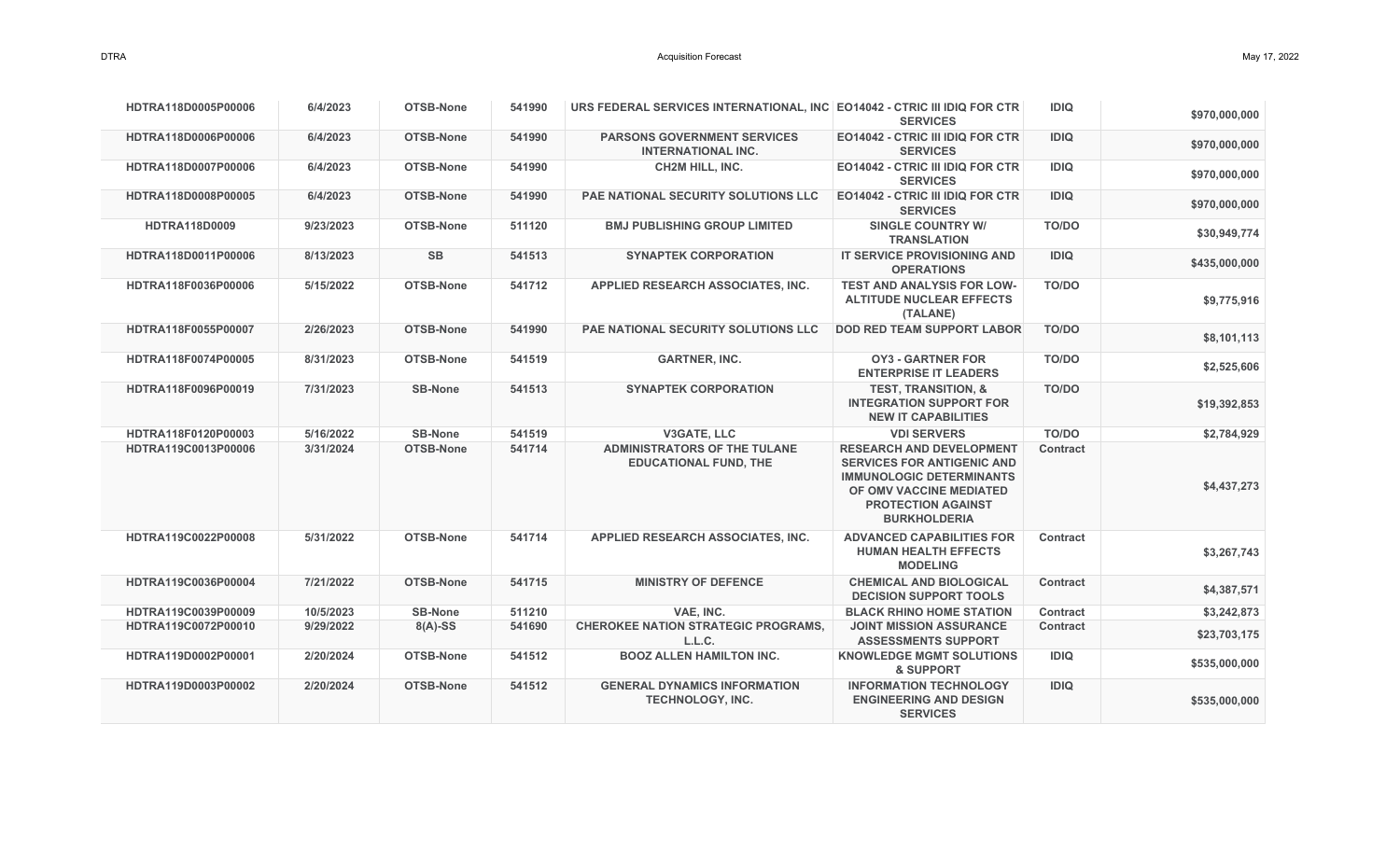| HDTRA119D0004P00002  | 2/20/2024  | OTSB-None        | 541512 | LEIDOS INNOVATIONS CORPORATION                                  | <b>KNOWLEDGE MGMT SOLUTIONS</b><br>& SUPPORT                                                                                                                                                                                                                     | <b>IDIQ</b>     | \$535,000,000 |
|----------------------|------------|------------------|--------|-----------------------------------------------------------------|------------------------------------------------------------------------------------------------------------------------------------------------------------------------------------------------------------------------------------------------------------------|-----------------|---------------|
| HDTRA119D0005P00002  | 2/20/2024  | OTSB-None        | 541512 | <b>NEXT TIER CONCEPTS INCORPORATED</b>                          | <b>INFORMATION TECHNOLOGY</b><br><b>ENGINEERING AND DESIGN</b><br><b>SERVICES</b>                                                                                                                                                                                | <b>IDIQ</b>     | \$535,000,000 |
| HDTRA119D0006P00002  | 2/20/2024  | OTSB-None        | 541512 | <b>SCIENCE APPLICATIONS INTERNATIONAL</b><br><b>CORPORATION</b> | <b>INFORMATION TECHNOLOGY</b><br><b>ENGINEERING AND DESIGN</b><br><b>SERVICES</b>                                                                                                                                                                                | <b>IDIQ</b>     | \$535,000,000 |
| HDTRA119F0043P00015  | 5/28/2023  | OTSB-None        | 541990 | <b>PARSONS GOVERNMENT SERVICES</b><br><b>INTERNATIONAL INC.</b> | <b>BALANCED SURVIVABILITY</b><br><b>ASSESSMENT SUPPORT</b><br><b>SERVICES.</b>                                                                                                                                                                                   | <b>TO/DO</b>    | \$42,872,206  |
| HDTRA119F0047P00004  | 9/1/2022   | OTSB-None        | 334111 | <b>DELL FEDERAL SYSTEMS L.P.</b>                                | <b>VIRTUALIZATION PLATFORM</b><br><b>SOFTWARE BASE</b>                                                                                                                                                                                                           | <b>TO/DO</b>    | \$5,066,439   |
| HDTRA119F0057P00017  | 4/30/2024  | <b>SB-None</b>   | 541513 | <b>SYNAPTEK CORPORATION</b>                                     | <b>INFORMATION TECHNOLOGY</b><br><b>SUPPORT SERVICES</b>                                                                                                                                                                                                         | <b>TO/DO</b>    | \$10,924,691  |
| HDTRA119F0103P00005  | 9/22/2022  | OTSB-None        | 541990 | URS FEDERAL SERVICES INTERNATIONAL, INC                         | <b>SUPPORTS THE SECURITY OF</b><br>THE GLOBAL COMMUNITY<br><b>THROUGH COOPERATIVE</b><br><b>ENGAGEMENT TO SECURE</b><br><b>NUCLEAR WEAPONS, NUCLEAR</b><br><b>MATERIAL, AND HIGH-THREAT</b><br><b>RADIOLOGICAL MATERIAL IN</b><br><b>STORAGE AND IN TRANSIT.</b> | <b>TO/DO</b>    | \$22,503,483  |
| HDTRA120C0004P00002  | 11/6/2022  | OTSB-None        | 541714 | <b>MINISTRY OF DEFENCE</b>                                      | <b>BASE PERIOD</b>                                                                                                                                                                                                                                               | <b>Contract</b> | \$3,610,691   |
| HDTRA120C0009P00001  | 7/29/2022  | <b>SB</b>        | 541715 | <b>PROTECTION ENGINEERING CONSULTANTS</b><br><b>LLC</b>         | <b>WEAPONEERING FOR LOW</b><br><b>COLLATERAL DAMAGE EO14042</b>                                                                                                                                                                                                  | <b>Contract</b> | \$2,992,868   |
| <b>HDTRA120C0050</b> | 6/9/2022   | <b>SB-None</b>   | 334519 | PHDS CO.                                                        | <b>LOPRO - GERMANIUM GAMMA-</b><br><b>RAY SPECTROMETER</b>                                                                                                                                                                                                       | <b>Contract</b> | \$3,715,784   |
| HDTRA120F0002P00006  | 11/12/2023 | OTSB-None        | 541712 | <b>NORTHROP GRUMMAN SYSTEMS</b><br><b>CORPORATION</b>           | <b>MISSILE INTERCEPTOR</b><br><b>PROTECTION AGAINST NUCLEAR</b><br><b>EFFECTS MILITARY STANDARD</b><br><b>FOR SYSTEM VULNERABILITY</b><br><b>AND ASSESSMENTS</b>                                                                                                 | TO/DO           | \$7,894,937   |
| HDTRA120F0008P00009  | 6/3/2023   | OTSB-None        | 541990 | <b>BLACK &amp; VEATCH SPECIAL PROJECTS CORP.</b>                | <b>LOGISTICS SUPPORT OF BASE</b><br><b>CAMP SERVICES</b>                                                                                                                                                                                                         | TO/DO           | \$61,649,496  |
| HDTRA120F0034P00004  | 3/17/2023  | <b>OTSB-None</b> | 511210 | <b>CARAHSOFT TECHNOLOGY CORP.</b>                               | <b>SPLUNK ENTERPRISE LICENSES</b>                                                                                                                                                                                                                                | TO/DO           | \$6,083,907   |
| HDTRA120F0067P00006  | 9/7/2022   | OTSB-None        | 541990 | <b>BOOZ ALLEN HAMILTON INC.</b>                                 | <b>OPERATIONAL INFORMATION</b><br><b>MANAGEMENT SYSTEM (OIMS)</b>                                                                                                                                                                                                | <b>TO/DO</b>    | \$12,993,281  |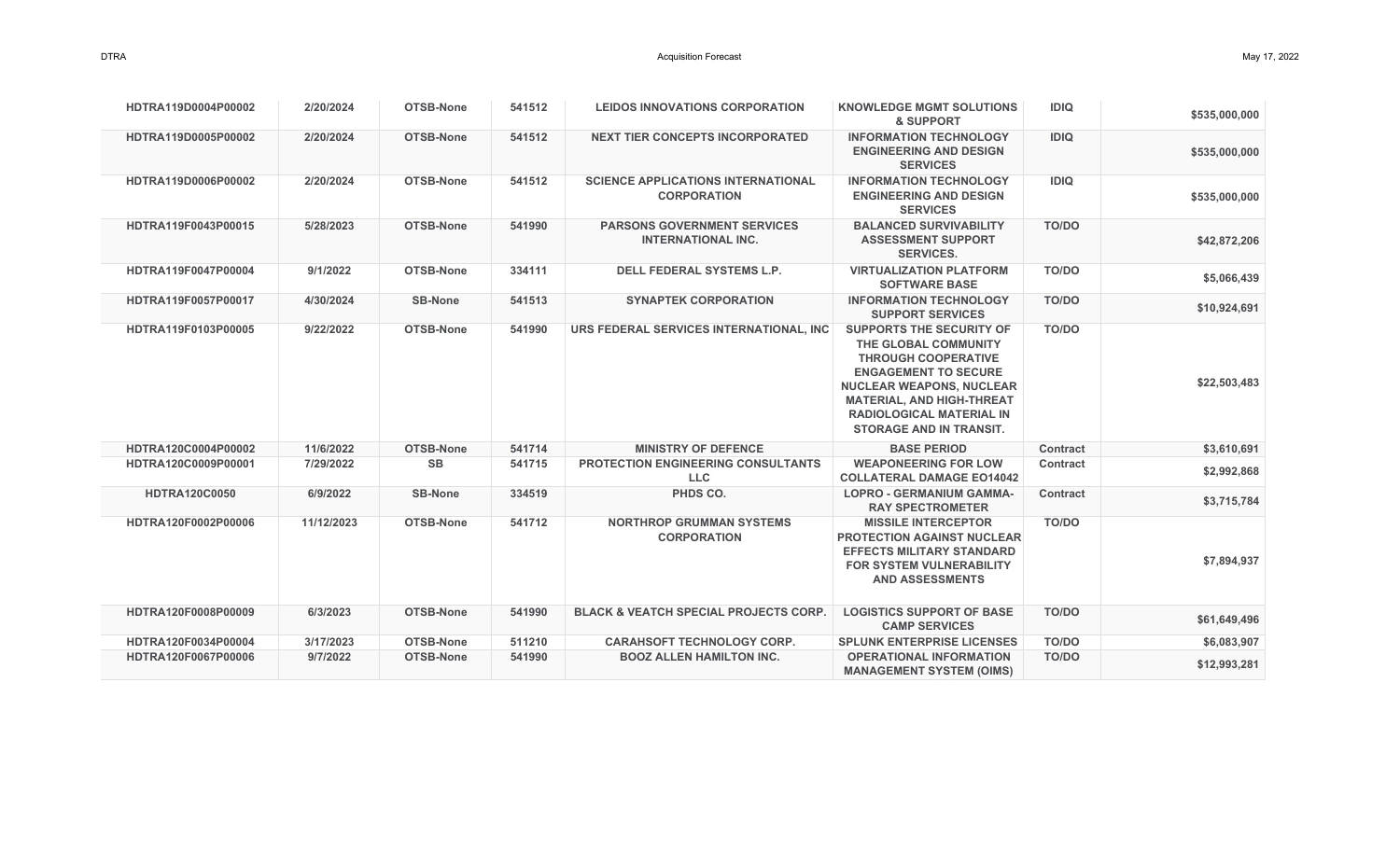| HDTRA121C0011P00003  | 3/16/2024  | OTSB-None        | 541715 | UNIVERSITY OF HAWAII SYSTEMS                                                                     | <b>DEFENSE AGAINST</b><br><b>BURKHOLDERIA PSEUDOMALLEI</b><br><b>INFECTION: SUBUNIT VACCINE</b><br><b>AND MONOCLONAL</b><br><b>ANTIBODY/NANOBODY</b><br><b>TECHNOLOGIES</b> | <b>Contract</b> | \$3,177,126  |
|----------------------|------------|------------------|--------|--------------------------------------------------------------------------------------------------|-----------------------------------------------------------------------------------------------------------------------------------------------------------------------------|-----------------|--------------|
| HDTRA121F0018P00006  | 1/31/2024  | OTSB-None        | 541519 | <b>DELL FEDERAL SYSTEMS L.P.</b>                                                                 | <b>OFFICE 365 DOD E3 FROM</b><br><b>SOFTWARE</b>                                                                                                                            | TO/DO           | \$13,709,263 |
| HDTRA122C0030P00001  | 3/14/2024  | $8(A)-SS$        | 541611 | <b>STEMBOARD, LLC</b>                                                                            | <b>SUBJECT MATTER EXPERTISE</b><br><b>FOR STOCKPILE MANAGEMENT</b>                                                                                                          | <b>Contract</b> | \$4,248,662  |
| <b>HDTRA122C0037</b> | 7/27/2022  | $8(A)-SS$        | 334516 | <b>GOLDBELT SECURITY LLC</b>                                                                     | <b>CHEMICAL AND BIOLOGICAL</b><br><b>EQUIPMENT KITS</b>                                                                                                                     | Contract        | \$4,698,814  |
| HDTRA217F0011P00015  | 6/5/2022   | OTSB-None        | 541712 | <b>KBRWYLE TECHNOLOGY SOLUTIONS, LLC</b>                                                         | <b>ADVANCED ENERGETICS &amp;</b><br><b>PHENOMENOLOGY</b>                                                                                                                    | TO/DO           | \$2,858,354  |
| HDTRA217F0013P00022  | 7/27/2022  | OTSB-None        | 541712 | <b>KBRWYLE TECHNOLOGY SOLUTIONS, LLC</b>                                                         | <b>NUCLEAR RADIATION.</b><br><b>DETECTION, &amp; WEAPONS</b><br><b>EFFECTS TEST SUPPORT</b>                                                                                 | TO/DO           | \$5,617,616  |
| HDTRA217F0016P00022  | 8/4/2022   | <b>OTSB-None</b> | 541712 | <b>KBRWYLE TECHNOLOGY SOLUTIONS, LLC</b>                                                         | <b>HARD TARGET DEFEAT &amp;</b><br><b>TUNNEL TARGET DEFEAT</b><br><b>INSTRUMENTATION SUPPORT</b>                                                                            | TO/DO           | \$8,988,009  |
| HDTRA218F0001P00012  | 8/28/2022  | <b>OTSB-None</b> | 541712 | APPLIED RESEARCH ASSOCIATES, INC.                                                                | <b>ADVANCED ENERGETICS TEST</b><br><b>AND TECHNICAL SUPPORT</b>                                                                                                             | <b>TO/DO</b>    | \$3,847,524  |
| HDTRA219D0002P00005  | 12/3/2023  | OTSB-None        | 541330 | <b>MERRICK &amp; COMPANY</b>                                                                     | A&E DESIGN SERVICES. E014042.                                                                                                                                               | <b>IDIQ</b>     | \$9,500,000  |
| HDTRA219F0006P00001  | 8/28/2022  | <b>OTSB-None</b> | 541712 | APPLIED RESEARCH ASSOCIATES, INC.                                                                | <b>QUICK REACTION</b>                                                                                                                                                       | TO/DO           | \$2,551,381  |
| N6600117C0042P00001  | 5/25/2022  | <b>OTSB-None</b> | 541712 | <b>KANSAS STATE UNIVERSITY</b>                                                                   | <b>ENGINEERING SERVICES</b>                                                                                                                                                 | <b>Contract</b> | \$2,266,968  |
| N6600118C0175        | 2/14/2023  | <b>SB-None</b>   | 541715 | PHDS CO.                                                                                         | <b>R&amp;D: HPGE GAMMA-RAY</b><br><b>DETECTOR DEVELOPMENT</b>                                                                                                               | <b>Contract</b> | \$2,152,838  |
| W15QKN17C0027P00009  | 3/11/2023  | <b>SB</b>        | 541712 | <b>ROBOTIC RESEARCH LLC</b>                                                                      | <b>FUNDING AND ADDITION OF</b><br><b>EQUIPMENT</b>                                                                                                                          | <b>Contract</b> | \$4,092,997  |
| W31P4Q20F0155P00008  | 7/31/2022  | OTSB-None        | 541715 | <b>GEORGIA TECH APPLIED RESEARCH</b><br><b>CORPORATION</b>                                       | <b>DEFENSE THREAT REDUCTION</b><br><b>AGENCY (DTRA) NUCLEAR</b><br><b>TECHNOLOGIES TECHNICAL</b><br><b>SUPPORT</b>                                                          | <b>TO/DO</b>    | \$2,462,271  |
| W912PP19F0029P00004  | 10/31/2023 | OTSB-None        | 541330 | <b>JACOBS ENGINEERING GROUP INC.</b>                                                             | <b>EXTEND THE PERIOD OF</b><br>PERFORMANCE TO OCT 31, 2023                                                                                                                  | TO/DO           | \$2,940,485  |
| HDTRA118C0067P00012  | 9/18/2023  | <b>OTSB-None</b> | 541990 | <b>CENTER FOR STRATEGIC AND INTERNATIONAL NEXT GENERATION OF NUCLEAR</b><br><b>STUDIES (INC)</b> | <b>PROFESSIONALS PROGRAM</b>                                                                                                                                                | <b>Contract</b> | \$5,500,000  |
| HDTRA119C0026P00009  | 1/25/2024  | <b>SB-None</b>   | 541990 | JFL CONSULTING, LLC                                                                              | <b>BLACK RHINO (INFORMATION</b><br><b>SURVEILLANCE) OPERATIONS</b>                                                                                                          | <b>Contract</b> | \$14,315,240 |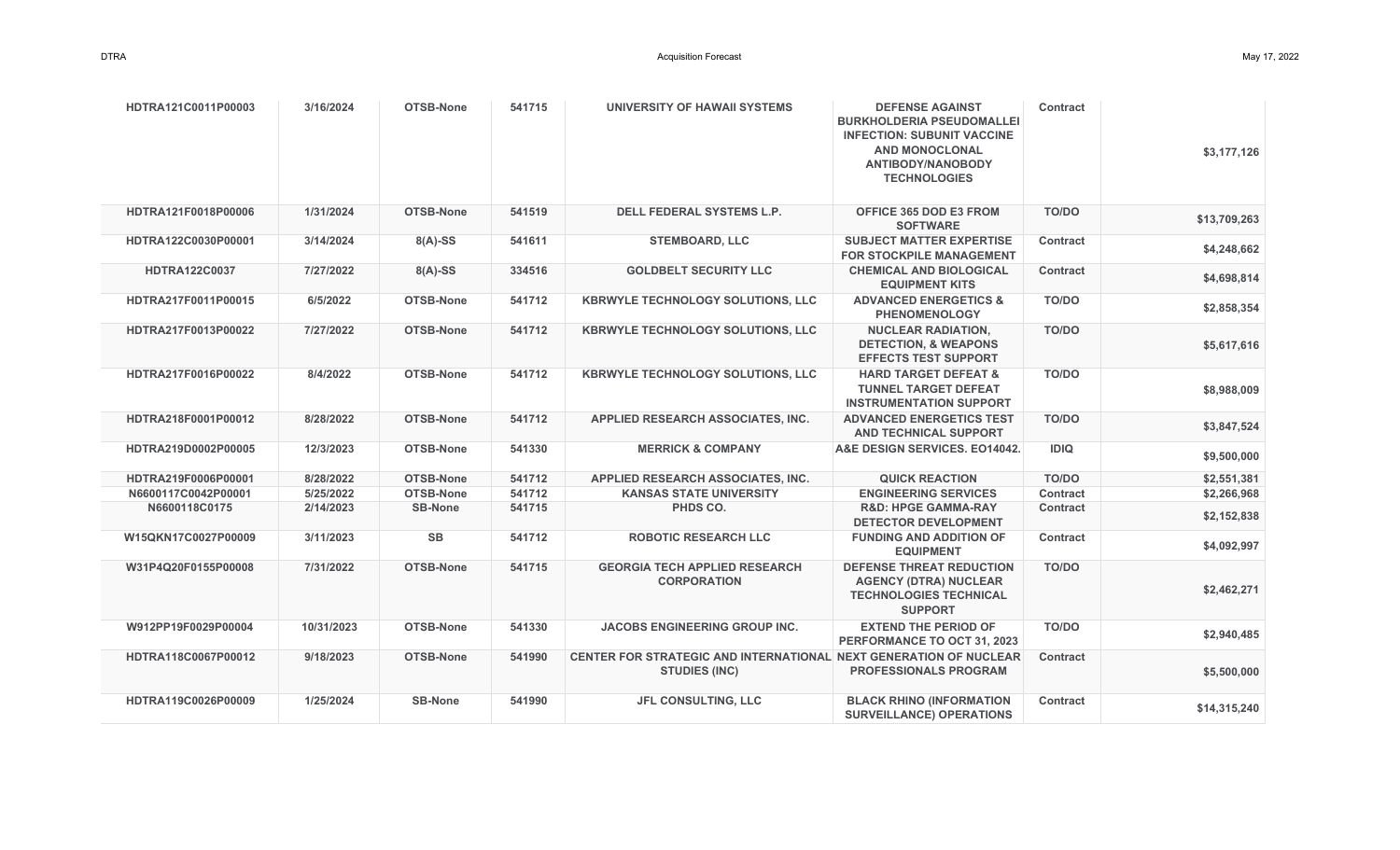| HDTRA119F0083P00008  | 2/26/2023 | <b>OTSB-None</b> | 541990 | <b>PAE NATIONAL SECURITY SOLUTIONS LLC</b>                       | <b>RED TEAM GROUND</b>                                                                                                                                                      | <b>TO/DO</b>    |              |
|----------------------|-----------|------------------|--------|------------------------------------------------------------------|-----------------------------------------------------------------------------------------------------------------------------------------------------------------------------|-----------------|--------------|
|                      |           |                  |        |                                                                  | <b>OPERATIONS SUPPORT</b>                                                                                                                                                   |                 | \$39,953,214 |
| HDTRA121F0034P00005  | 7/1/2022  | OTSB-None        | 541990 | VALIANT GLOBAL DEFENSE SERVICES INC.                             | <b>SUBJECT MATTER EXPERTISE</b><br>FOR EXERCISE, TRAINING AND<br><b>SUPPORT</b>                                                                                             | TO/DO           | \$9,255,457  |
| HDTRA117C0072P00009  | 7/16/2022 | OTSB-None        | 541330 | <b>WOOLPERT, INC.</b>                                            | <b>CALIBRATION TARGET ARRAY</b><br><b>DESIGN, BUILD, DEPLOY,</b><br><b>MAINTAIN, GROUND TRUTH DATA</b><br><b>COLLECTION, BASELINE</b><br><b>CERTIFICATION AND REPORTING</b> | <b>Contract</b> | \$4,765,779  |
| HDTRA117F0036P00030  | 6/12/2023 | <b>SB-None</b>   | 541990 | <b>CHIMERA ENTERPRISES INTERNATIONAL,</b><br><b>INCORPORATED</b> | <b>ADVISORY &amp; ASSISTANCE</b><br><b>SUPPORT SERVICES - DSCA 333</b>                                                                                                      | <b>TO/DO</b>    | \$27,709,694 |
| HDTRA118C0063P00014  | 9/29/2023 | <b>OTSB-None</b> | 541990 | <b>OGSYSTEMS, LLC</b>                                            | <b>OPEN SKIES TREATY, DEI SME</b><br><b>TECH SUPPORT</b>                                                                                                                    | <b>Contract</b> | \$5,913,839  |
| HDTRA118F0110P00008  | 6/10/2023 | <b>SB-None</b>   | 541990 | <b>CHIMERA ENTERPRISES INTERNATIONAL,</b><br><b>INCORPORATED</b> | <b>ADVISORY &amp; ASSISTANCE</b><br><b>SERVICES (A&amp;AS) OPTION YEAR</b><br><b>2 LABOR OPERATIONS AND</b><br><b>MAINTENANCE.</b>                                          | TO/DO           | \$5,886,672  |
| HDTRA119C0035P00009  | 2/14/2024 | <b>SB</b>        | 541990 | <b>CENTEIO ASSOCIATES INCORPORATED</b>                           | <b>CHEMICAL WEAPONS</b><br><b>CONVENTION (CWC) MISSION</b><br><b>SUPPORT- BLUE GRASS</b>                                                                                    | <b>Contract</b> | \$6,809,187  |
| HDTRA120C0013P00007  | 1/5/2024  | $8(A)-SS$        | 541990 | <b>ARSERVICES, LIMITED</b>                                       | <b>CHEMICAL WEAPONS</b><br><b>CONVENTION (CWC) MISSION</b><br><b>SUPPORT SERVICES</b>                                                                                       | Contract        | \$6,128,280  |
| HDTRA120F0030P00007  | 6/30/2023 | <b>OTSB-None</b> | 541990 | <b>VALIANT GLOBAL DEFENSE SERVICES INC.</b>                      | <b>MISSION AND TRAVEL SUPPORT</b><br>333                                                                                                                                    | <b>TO/DO</b>    | \$18,085,035 |
| HDTRA120F0038P00009  | 4/20/2023 | OTSB-None        | 541990 | PAE NATIONAL SECURITY SOLUTIONS LLC                              | <b>INTERNATIONAL COUNTER-</b><br><b>PROLIFERATION PROGRAM (ICP)</b><br>AND PROLIFERATION SECURITY<br><b>INITIATIVE (PSI) MISSION</b><br><b>SUPPORT</b>                      | TO/DO           | \$16,614,307 |
| HDTRA120F0080P00003  | 6/30/2022 | <b>SB-None</b>   | 541512 | SOFT TECH CONSULTING, INC.                                       | <b>INSPECTION PLANNING MODULE</b><br><b>PROGRAMMING(IPM) SUPPORT</b>                                                                                                        | TO/DO           | \$2,038,781  |
| <b>HDTRA121F0051</b> | 9/30/2023 | OTSB-None        | 541990 | <b>VALIANT GLOBAL DEFENSE SERVICES INC.</b>                      | <b>COUNTER-WEAPONS OF MASS</b><br><b>DESTRUCTION SECURITY</b><br><b>COOPERATION ENGAGEMENT</b><br><b>PROGRAM (CSCEP) SUPPORT</b><br><b>SERVICES</b>                         | TO/DO           | \$10,388,063 |
| HDTRA116D0002000237  | 9/29/2022 | <b>SB-None</b>   | 541690 | <b>X CORP SOLUTIONS INC.</b>                                     | <b>PROFESSIONAL SECURITY &amp;</b><br><b>COUNTERINTELLIGENCE</b><br><b>SUPPORT SERVICES</b>                                                                                 | TO/DO           | \$40,123,973 |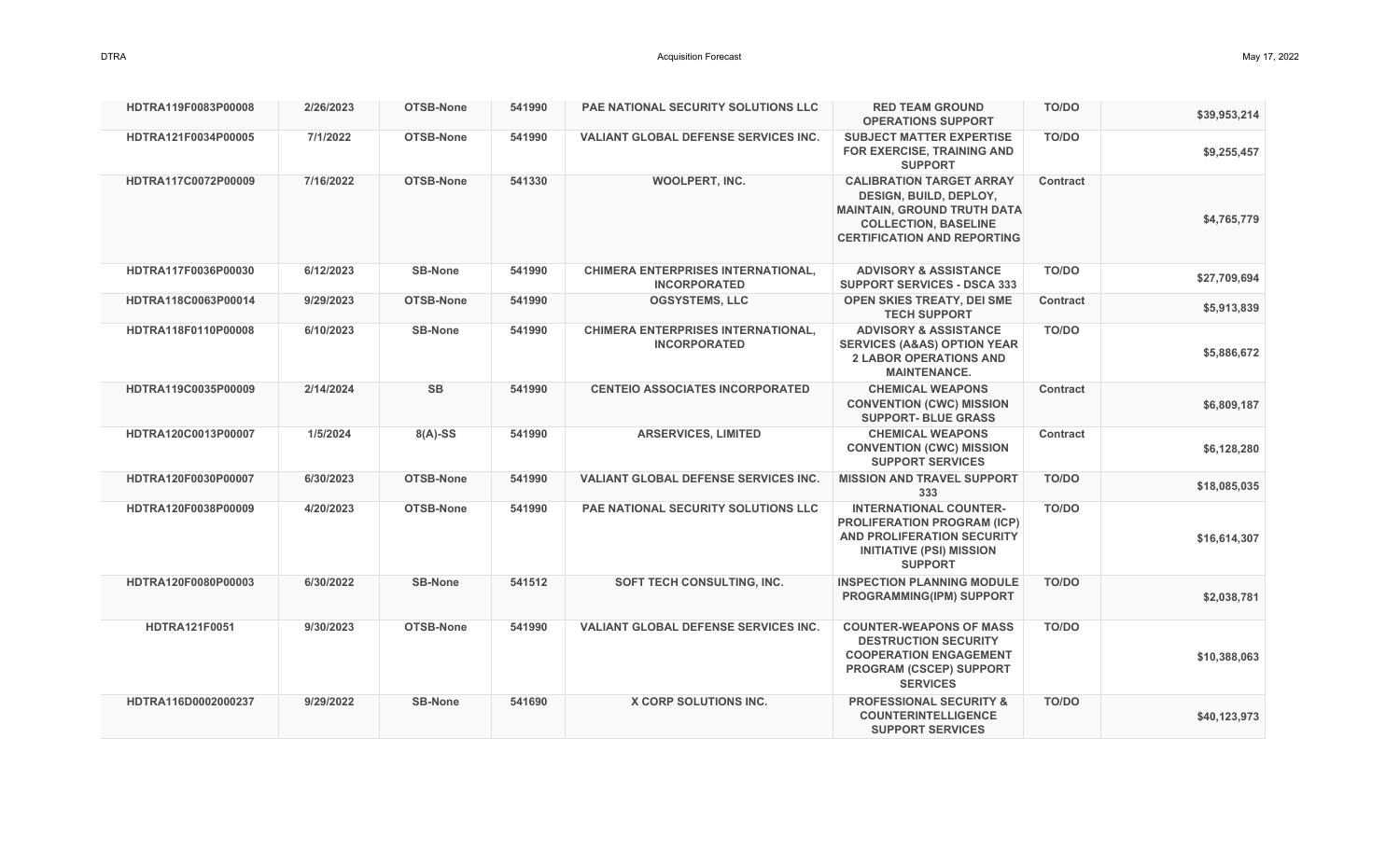| HDTRA119C0071P00003 | 5/25/2023 | $8(A)-SS$        | 561210 | <b>CLARK CREATIVE SOLUTIONS, LLC</b>                                                 | <b>NECO OPERATIONAL AND</b><br><b>FACILITY SUPPORT SERVICES</b>                                                                                                                              | Contract        | \$3,182,374  |
|---------------------|-----------|------------------|--------|--------------------------------------------------------------------------------------|----------------------------------------------------------------------------------------------------------------------------------------------------------------------------------------------|-----------------|--------------|
| HDTRA119C0076P00009 | 9/29/2022 | $8(A)-SS$        | 541690 | <b>TUVLI, LLC</b>                                                                    | <b>EO14042 SECURITY SERVICES</b><br><b>SUPPORT</b>                                                                                                                                           | <b>Contract</b> | \$4,014,928  |
| HDTRA121C0071P00003 | 2/28/2024 | $8(A)-SS$        | 541618 | AKIMA DATA MANAGEMENT, LLC                                                           | <b>COUNTERINTELLIGENCE AND</b><br><b>TECHNICAL SURVEILLANCE</b><br><b>COUNTERMEASURE SERVICES</b>                                                                                            | <b>Contract</b> | \$2,237,147  |
| HDTRA115C0002P00031 | 11/8/2022 | OTSB-None        | 541990 | <b>CACI NSS, LLC</b>                                                                 | <b>NUCLEAR TEST PERSONNEL</b><br><b>REVIEW PROGRAM SUPPORT</b>                                                                                                                               | Contract        | \$31,791,853 |
| HDTRA117C0066P00007 | 8/14/2022 | <b>SB-None</b>   | 541711 | <b>TASSO, INC</b>                                                                    | <b>DEVELOPMENT OF A RELIABLE.</b><br><b>SAFE, AND SIMPLE METHOD TO</b><br><b>COLLECT BLOOD SAMPLES IN</b><br>THE CONTEXT OF SUSPECTED<br><b>HIGH-CONSEQUENCE PATHOGEN</b><br><b>EXPOSURE</b> | Contract        | \$11,702,030 |
| HDTRA117C0074P00024 | 9/27/2022 | <b>OTSB-None</b> | 541990 | <b>GENERAL DYNAMICS MISSION SYSTEMS, INC.</b>                                        | <b>R&amp;D SERVICES FOR</b><br><b>OPERATIONAL SUPPORT FOR</b><br><b>RADIONUCLIDE INTERNATIONAL</b><br><b>MONITORING SYSTEM.</b>                                                              | <b>Contract</b> | \$31,019,092 |
| HDTRA117F0119P00010 | 9/28/2022 | <b>OTSB-None</b> | 541712 | <b>VIRGINIA POLYTECHNIC INSTITUTE &amp; STATE</b><br><b>UNIVERSITY</b>               | <b>COMPREHENSIVE NATIONAL</b><br><b>INCIDENT MANAGEMENT SYSTEM</b>                                                                                                                           | <b>TO/DO</b>    | \$2,622,178  |
| HDTRA118C0030P00016 | 3/12/2023 | <b>SB-None</b>   | 541715 | <b>KYRUS TECH, INC.</b>                                                              | <b>ANALYSIS, EVALUATION, AND</b><br><b>DEVELOPMENT OF TOOLS</b>                                                                                                                              | <b>Contract</b> | \$8,257,100  |
| HDTRA118C0033P00010 | 7/16/2023 | OTSB-None        | 541715 | <b>NATIONAL STRATEGIC RESEARCH INSTITUTE</b>                                         | <b>POSTDOCTORAL SCHOLARS</b><br><b>PROGRAM</b>                                                                                                                                               | <b>Contract</b> | \$11,956,079 |
| HDTRA118C0037P00011 | 3/4/2023  | <b>SB</b>        | 541715 | <b>THORNTON TOMASETTI, INC.</b>                                                      | <b>COUPLED CALCULATIONS IN</b><br><b>SUPPORT OF THE AGENT</b><br><b>DEFEAT MODELING AND</b><br><b>SIMULATION BASELINE</b>                                                                    | <b>Contract</b> | \$3,910,391  |
| HDTRA118C0055P00005 | 9/30/2023 | <b>SB-None</b>   | 541715 | <b>CUSTOM ANALYTICAL ENGINEERING SYSTEMS, R&amp;D REQUIREMENT TO DESIGN,</b><br>INC. | <b>DEVELOP, FABRICATE, AND TEST</b><br><b>FOUR TOOLS IN SUPPORT OF</b><br>THE COUNTER WEAPONS OF<br><b>MASS DESTRUCTION MISSION.</b>                                                         | <b>Contract</b> | \$8,453,700  |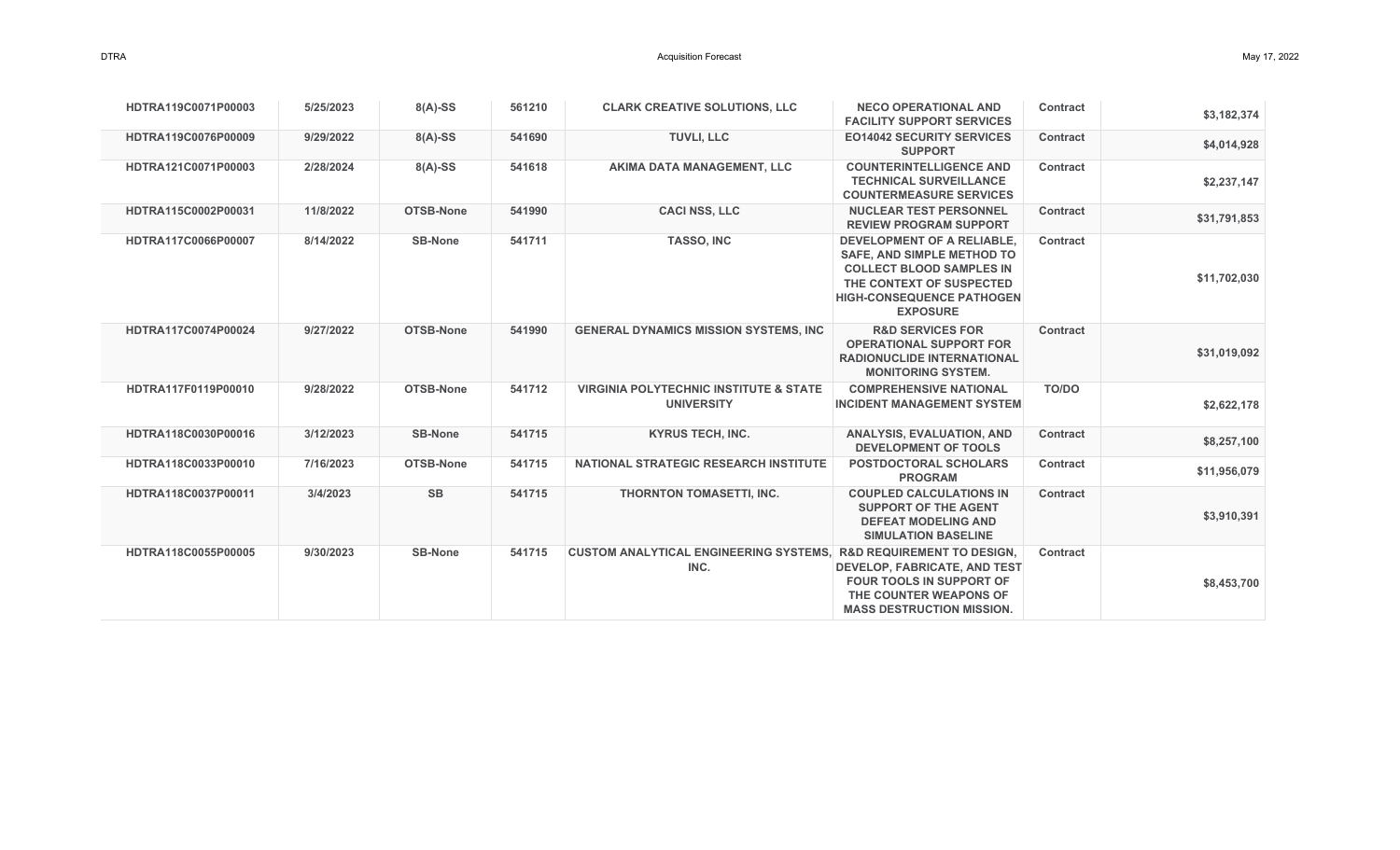| HDTRA118F0001P00012 | 9/14/2022 | OTSB-None | 541712 | <b>ALION SCIENCE AND TECHNOLOGY</b><br><b>CORPORATION</b> | THE CONTRACTOR WILL DESIGN<br><b>TESTING REGIMES AND</b><br><b>PROTOCOLS THAT DOCUMENT</b><br>THE COMPLETE REACTION CHAIN<br>THAT LEAD TO DETONATION OR<br><b>DEFLAGRATION OF EXPLOSIVES</b><br>TO A TOOL INTERACTION.                                                                                                                                   | <b>TO/DO</b> | \$4,375,690   |
|---------------------|-----------|-----------|--------|-----------------------------------------------------------|----------------------------------------------------------------------------------------------------------------------------------------------------------------------------------------------------------------------------------------------------------------------------------------------------------------------------------------------------------|--------------|---------------|
| HDTRA118F0002P00027 | 3/12/2023 | OTSB-None | 541712 | LEIDOS, INC.                                              | <b>ELECTROMAGNETIC PULSE</b><br><b>ADVANCED TESTING AND</b><br><b>TECHNICAL ASSISTANCE FOR</b><br><b>SYSTEM VULNERABILITIES AND</b><br><b>ASSESSMENTS</b>                                                                                                                                                                                                | TO/DO        | \$34,086,775  |
| HDTRA118F0008P00012 | 2/4/2023  | OTSB-None | 541712 | <b>L-3 SERVICES, INC.</b>                                 | <b>NUCLEAR WEAPONS EFFECTS</b><br><b>SIMULATOR PROGRAM SUPPORT</b>                                                                                                                                                                                                                                                                                       | <b>TO/DO</b> | \$10,249,789  |
| HDTRA118F0018P00010 | 3/18/2023 | OTSB-None | 541712 | <b>PERATON INC.</b>                                       | <b>R&amp;D SERVICES FOR</b><br><b>DEVELOPMENT OF ENHANCED</b><br><b>NUCLEAR WEAPONS EFFECTS</b><br><b>DATABASE SYSTEM</b>                                                                                                                                                                                                                                | TO/DO        | \$10,476,712  |
| HDTRA118F0023P00042 | 4/27/2023 | OTSB-None | 541712 | LEIDOS, INC.                                              | <b>TARGET ASSESSMENT</b><br><b>TECHNOLOGIES SUPPORT</b>                                                                                                                                                                                                                                                                                                  | TO/DO        | \$103,968,331 |
| HDTRA118F0037P00013 | 4/30/2023 | OTSB-None | 541712 | ALION SCIENCE AND TECHNOLOGY<br><b>CORPORATION</b>        | <b>FORCE ON FORCE EVALUATION</b><br><b>AND ANALYSIS OF KEY</b><br><b>PERFORMANCE PARAMETERS</b>                                                                                                                                                                                                                                                          | TO/DO        | \$15,652,938  |
| HDTRA118F0039P00039 | 4/18/2023 | OTSB-None | 541712 | APPLIED RESEARCH ASSOCIATES, INC.                         | <b>TARGET ASSESSMENT</b><br><b>TECHNOLOGIES MISSION</b><br><b>SUPPORT</b>                                                                                                                                                                                                                                                                                | <b>TO/DO</b> | \$84,305,651  |
| HDTRA118F0057P00017 | 8/31/2022 | OTSB-None | 541712 | <b>APPLIED RESEARCH ASSOCIATES, INC.</b>                  | <b>CONTRACT SUPPORTS</b><br><b>DEVELOPMENT OF NUCLEAR</b><br><b>CAPABILITY SERVICES</b><br><b>MODELING AND SIMULATION</b><br><b>CONFIGURATION TO ASSESS,</b><br><b>INTEGRATE, AND EXPOSE</b><br><b>NUCLEAR WEAPON EFFECTS</b><br><b>CAPABILITIES FROM EXISTING</b><br><b>STAND-ALONE CODES AND</b><br><b>INCORPORATES NEW</b><br>PHENOMENOLOGY MODELING. | TO/DO        | \$28,551,652  |
| HDTRA118F0059P00009 | 9/9/2023  | OTSB-None | 541712 | APPLIED RESEARCH ASSOCIATES, INC.                         | <b>ELECTROMAGNETIC RELIABILITY</b><br>AND EFFECTS PREDICTION IV<br><b>PROGRAM</b>                                                                                                                                                                                                                                                                        | TO/DO        | \$18,427,312  |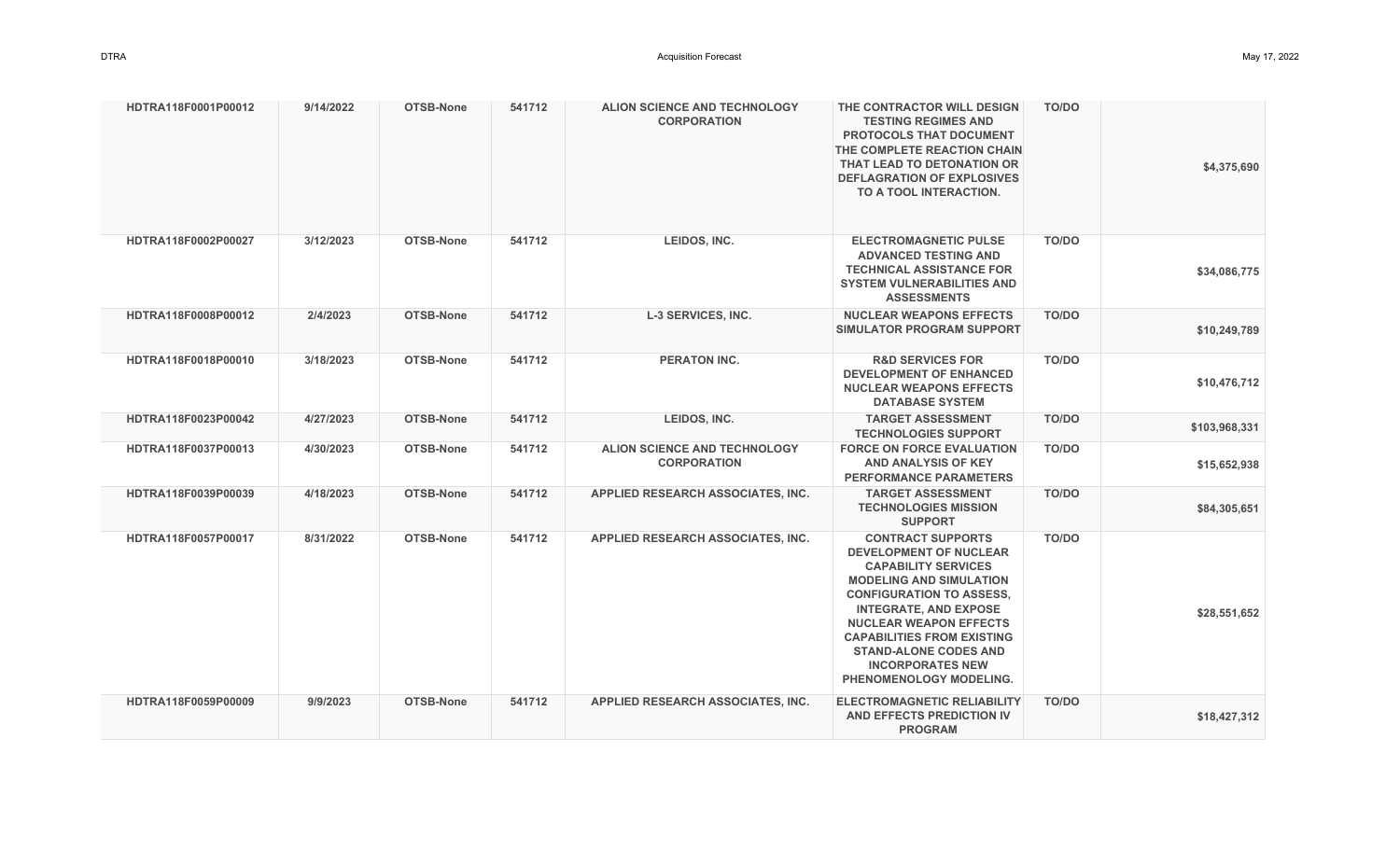| HDTRA118F0064P00014 | 6/17/2023  | OTSB-None        | 541715 | <b>SOUTHWEST RESEARCH INSTITUTE</b>       | <b>ENGINEERING SERVICES</b>                                                                                                                                                                                                                                                                      | TO/DO           | \$8,345,234  |
|---------------------|------------|------------------|--------|-------------------------------------------|--------------------------------------------------------------------------------------------------------------------------------------------------------------------------------------------------------------------------------------------------------------------------------------------------|-----------------|--------------|
| HDTRA118F0088P00015 | 9/30/2023  | OTSB-None        | 541715 | <b>SOUTHWEST RESEARCH INSTITUTE</b>       | <b>ENGINEERING CAMPAIGNS</b>                                                                                                                                                                                                                                                                     | <b>TO/DO</b>    | \$20,871,132 |
| HDTRA119C0001P00005 | 3/30/2023  | <b>OTSB-None</b> | 541714 | <b>MINISTRY OF DEFENCE</b>                | <b>RESEARCH AND DEVELOPMENT</b><br><b>SERVICES FOR HARNESSING</b><br><b>NATURAL REGULATORS TO</b><br><b>COMBAT ANTI-MICROBIAL</b><br><b>RESISTANCE</b>                                                                                                                                           | <b>Contract</b> | \$2,758,080  |
| HDTRA119C0006P00016 | 8/31/2022  | OTSB-None        | 541714 | <b>ASYNCHRONY SOLUTIONS, INC.</b>         | <b>CONTRACT IS FOR CHEMICAL,</b><br><b>BIOLOGICAL, RADIOLOGICAL,</b><br><b>AND NUCLEAR (CBRN)</b><br><b>ENTERPRISE RESPONSE</b><br><b>INFORMATION MANAGEMENT</b><br><b>RESEARCH AND DEVELOPMENT</b><br>AND CONTINUED SUPPORT FOR<br><b>MOBILE FIELD KIT-CBRN</b><br><b>SOFTWARE DEVELOPMENT.</b> | <b>Contract</b> | \$9,113,099  |
| HDTRA119C0012P00003 | 9/14/2022  | <b>SB</b>        | 541715 | <b>INFERLINK CORPORATION</b>              | <b>DEEPBMSA.</b>                                                                                                                                                                                                                                                                                 | <b>Contract</b> | \$2,145,774  |
| HDTRA119C0024P00004 | 8/31/2022  | <b>SB-None</b>   | 541715 | <b>RADIATION MONITORING DEVICES, INC.</b> | <b>R&amp;D SERVICES FOR WEARABLE</b><br><b>GAMMA-NEUTRON DETECTOR</b>                                                                                                                                                                                                                            | <b>Contract</b> | \$2,156,923  |
| HDTRA119C0032P00012 | 5/1/2024   | OTSB-None        | 541715 | LEIDOS, INC.                              | <b>ADVANCED COMPUTATIONAL</b><br><b>ANALYSIS LEVEL OF EFFORT</b><br><b>FOR RESEARCH AND</b><br><b>DEVELOPMENT</b>                                                                                                                                                                                | Contract        | \$7,461,011  |
| HDTRA119C0049P00004 | 6/30/2022  | <b>SB-None</b>   | 541714 | <b>CLEAR SCIENTIFIC, LLC</b>              | <b>RESEARCH AND DEVELOPMENT</b><br><b>SUPPORT FOR SPRAYABLE</b><br><b>COATING SYSTEM FOR</b><br><b>IMMEDIATE DOCUMENTATION OF</b><br><b>MILITARY EQUIPMENT.</b>                                                                                                                                  | Contract        | \$3,745,023  |
| HDTRA119F0002P00009 | 12/12/2023 | OTSB-None        | 541712 | LEIDOS, INC.                              | <b>BALANCED ELECTROMAGNETIC</b><br><b>HARDENING TECHNOLOGY</b><br><b>PROGRAM FOR SYSTEM</b><br><b>VULNERABILITY AND</b><br><b>ASSESSMENTS</b>                                                                                                                                                    | <b>TO/DO</b>    | \$6,353,927  |
| HDTRA119F0003P00009 | 12/12/2023 | <b>OTSB-None</b> | 541712 | APPLIED RESEARCH ASSOCIATES, INC.         | <b>BALANCED ELECTROMAGNETIC</b><br><b>HARDENING TECHNOLOGY</b><br><b>PROGRAM FOR SYSTEM</b><br><b>VULNERABILITY AND</b><br><b>ASSESSMENTS</b>                                                                                                                                                    | <b>TO/DO</b>    | \$6,855,538  |
| HDTRA119F0004P00019 | 2/26/2024  | <b>OTSB-None</b> | 541715 | <b>SOUTHWEST RESEARCH INSTITUTE</b>       | <b>BUILDS, TEST</b><br><b>SUPPORT, RESEARCH AND</b><br><b>DEVELOPMENT OF TEST</b><br><b>ARTICLES</b>                                                                                                                                                                                             | TO/DO           | \$24,465,307 |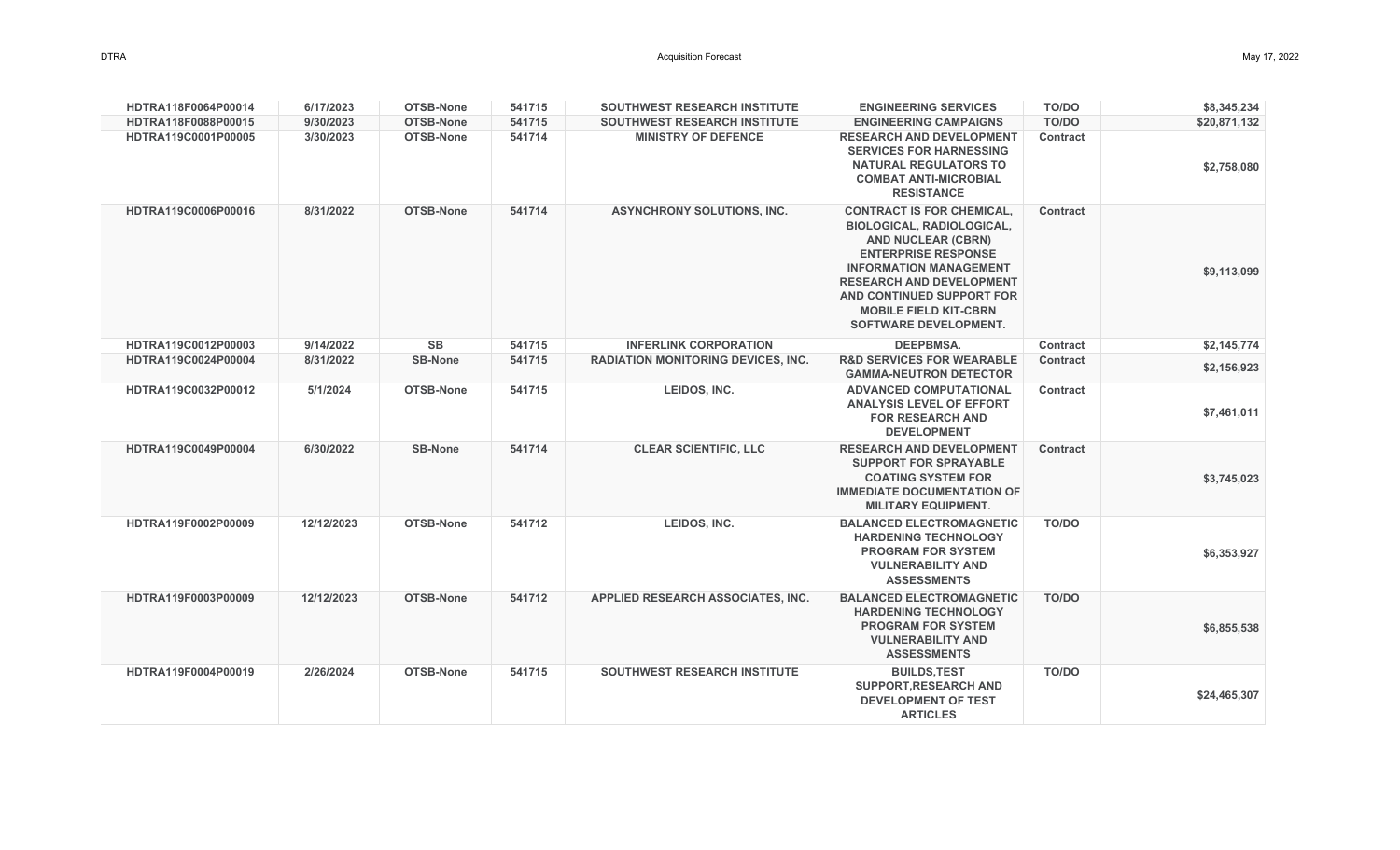| HDTRA119F0005P00029 | 4/3/2024   | <b>OTSB-None</b> | 541712 | <b>APPLIED RESEARCH ASSOCIATES, INC.</b>                           | <b>COMBATING WEAPONS OF MASS</b><br><b>DESTRUCTION ANALYSIS AND</b><br><b>PLANNING TOOLS</b>                                                                                                                                        | <b>TO/DO</b>    | \$91,148,659 |
|---------------------|------------|------------------|--------|--------------------------------------------------------------------|-------------------------------------------------------------------------------------------------------------------------------------------------------------------------------------------------------------------------------------|-----------------|--------------|
| HDTRA119F0006P00014 | 12/9/2023  | <b>OTSB-None</b> | 541712 | <b>L-3 SERVICES, INC.</b>                                          | <b>RADIATION SOURCE</b><br><b>DEVELOPMENT AND</b><br><b>DEMONSTRATION</b>                                                                                                                                                           | TO/DO           | \$14,346,434 |
| HDTRA119F0010P00017 | 4/30/2024  | OTSB-None        | 541712 | APPLIED RESEARCH ASSOCIATES, INC.                                  | <b>TARGETING AND</b><br><b>WEAPONEERING ASSISTANCE</b><br><b>FOR RESEARCH AND</b><br><b>DEVELOPMENT</b>                                                                                                                             | <b>TO/DO</b>    | \$28,547,097 |
| HDTRA119F0021P00009 | 5/9/2024   | <b>OTSB-None</b> | 541715 | <b>SOUTHWEST RESEARCH INSTITUTE</b>                                | <b>INTEGRATED TECHNICAL</b><br><b>DEMONSTRATION</b>                                                                                                                                                                                 | TO/DO           | \$9,437,965  |
| HDTRA119F0026P00007 | 4/30/2024  | OTSB-None        | 541712 | APPLIED RESEARCH ASSOCIATES, INC.                                  | THE EFFORT REQUIRES A<br><b>MANAGEMENT TEAM AND THE</b><br><b>ASSOCIATED SUBJECT MATTER</b><br><b>EXPERT TO PROVIDE THE</b><br><b>OPERATIONAL AND TECHNICAL</b><br><b>KNOWLEDGE TO FACILITATE</b><br><b>TECHNOLOGY DEVELOPMENT.</b> | TO/DO           | \$59,397,980 |
| HDTRA119F0029P00006 | 3/27/2024  | <b>OTSB-None</b> | 541712 | <b>APPLIED RESEARCH ASSOCIATES, INC.</b>                           | <b>HIGH ALTITUDE EXO-ATMOSP</b>                                                                                                                                                                                                     | <b>TO/DO</b>    | \$14,374,745 |
| HDTRA119F0036P00007 | 3/27/2023  | OTSB-None        | 541712 | <b>APPLIED RESEARCH ASSOCIATES, INC.</b>                           | <b>R&amp;D SERVICES FOR NUCLEAR</b><br><b>GROUNDSHOCK RESEARCH.</b>                                                                                                                                                                 | <b>TO/DO</b>    | \$9,835,489  |
| HDTRA119F0054P00011 | 5/8/2024   | <b>OTSB-None</b> | 541712 | APPLIED RESEARCH ASSOCIATES, INC.                                  | <b>NUCLEAR DETONATION HUMAN</b><br><b>SURVIVABILITY MODEL</b>                                                                                                                                                                       | TO/DO           | \$14,727,431 |
| HDTRA119F0066P00007 | 6/27/2022  | OTSB-None        | 541712 | APPLIED RESEARCH ASSOCIATES, INC.                                  | <b>RESEARCH AND DEVELOPMENT</b><br><b>EFFORT FOR WARGAMING</b><br><b>EXPERIMENTAL PROTOTYPING.</b><br>EO14042                                                                                                                       | TO/DO           | \$2,576,990  |
| HDTRA119F0067P00004 | 6/27/2022  | OTSB-None        | 541712 | LEIDOS, INC.                                                       | <b>R&amp;D SERVICE FOR MODELING</b><br><b>CAPABILITIES FOR WATER</b><br><b>INFRASTRUCTURE.</b>                                                                                                                                      | <b>TO/DO</b>    | \$2,729,058  |
| HDTRA119F0081P00011 | 7/31/2022  | OTSB-None        | 541990 | <b>BOOZ ALLEN HAMILTON INC.</b>                                    | <b>PROVIDES INFORMATION</b><br><b>SYSTEMS AND DATA SCIENCE</b><br><b>EXPERTISE TO INCLUDE</b><br><b>DEVELOPMENT AND</b><br><b>SUSTAINMENT OF</b><br><b>APPLICATIONS, PROCESSES,</b><br>AND TOOLS ACROSS SEVERAL<br><b>NETWORKS.</b> | <b>TO/DO</b>    | \$18,359,077 |
| HDTRA120C0003P00003 | 11/11/2022 | <b>SB-None</b>   | 541715 | <b>VAWD APPLIED SCIENCE &amp; TECHNOLOGY</b><br><b>CORPORATION</b> | <b>INCREMENTAL FUNDING</b><br><b>MODIFICATION FOR SEE</b><br><b>THROUGH THE WALL RADAR</b><br>(STWR) EFFORT                                                                                                                         | <b>Contract</b> | \$2,974,884  |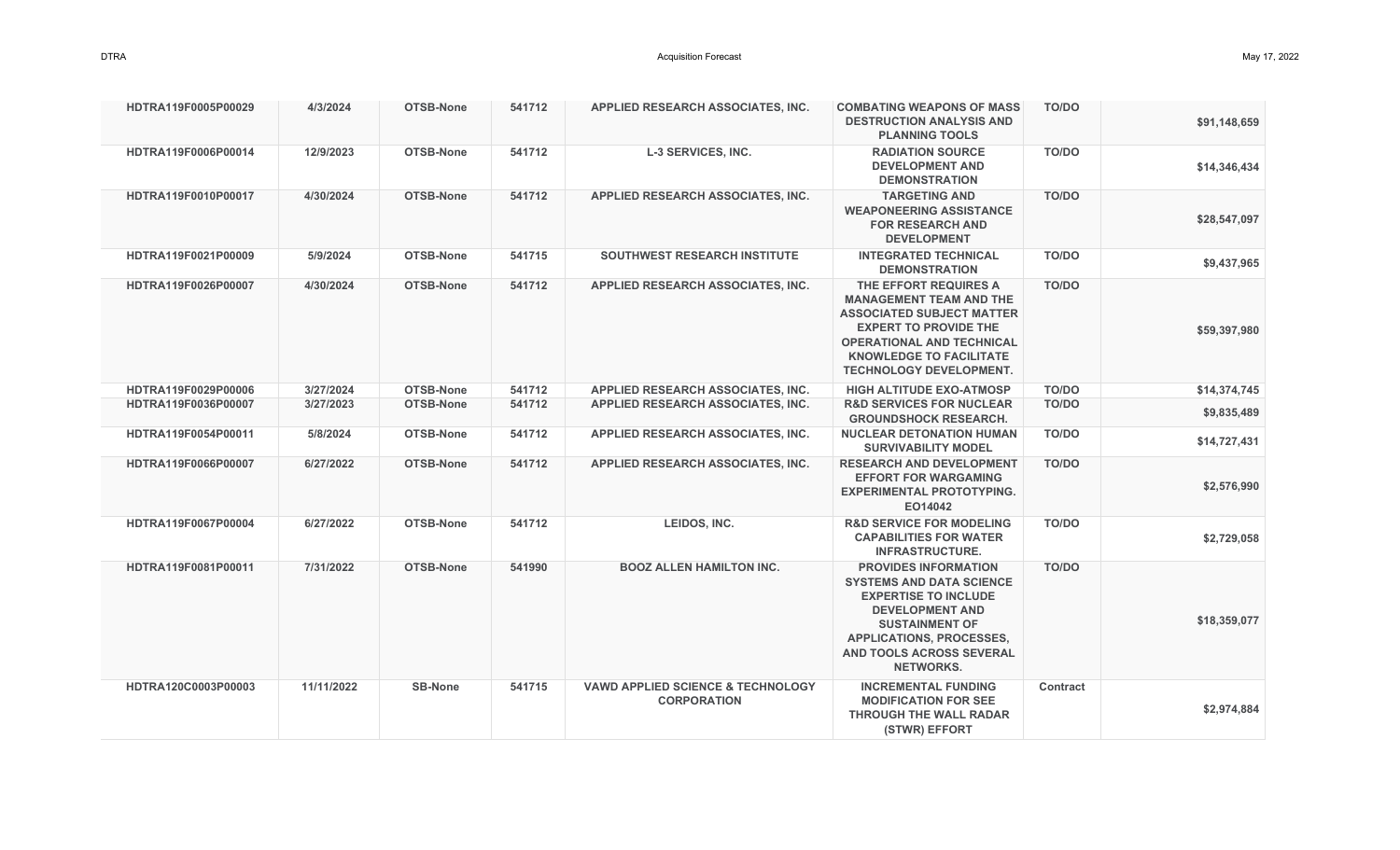| <b>HDTRA120C0023</b> | 8/31/2022  | <b>SB-None</b> | 541715 | <b>NUMAT TECHNOLOGIES, INC.</b>                             | <b>PRODUCTION OF HIGHLY ACTIVE</b><br><b>GARMENTS THAT UTILIZE METAL-</b><br><b>ORGANIC FRAMEWORKS FOR</b><br><b>CAPTURE AND DETOXIFICATION</b><br><b>OF CHEMICAL WARFARE AGENTS</b>                                                                  | Contract        | \$2,611,503  |
|----------------------|------------|----------------|--------|-------------------------------------------------------------|-------------------------------------------------------------------------------------------------------------------------------------------------------------------------------------------------------------------------------------------------------|-----------------|--------------|
| HDTRA120C0049P00002  | 9/30/2022  | <b>SB-None</b> | 541714 | <b>BLUE RIDGE ENVISIONEERING, INC.</b>                      | <b>ATAK-INTEGRATED</b><br><b>MINIATURIZED SIGINT BASE</b>                                                                                                                                                                                             | <b>Contract</b> | \$2,067,825  |
| <b>HDTRA120C0057</b> | 8/27/2022  | <b>SB-None</b> | 541714 | <b>GUILD ASSOCIATES, INC.</b>                               | <b>SELF-DETOXIFYING GARMENT</b><br><b>FOR CHEMICAL WARFARE</b><br><b>DEFENSE</b>                                                                                                                                                                      | <b>Contract</b> | \$3,273,694  |
| HDTRA120C0059P00007  | 10/5/2023  | OTSB-None      | 541511 | <b>CHARLES STARK DRAPER LABORATORY, INC.,</b><br><b>THE</b> | THIS CONTRACT PROVIDES<br><b>ENHANCED DECISION SUPPORT</b><br>FOR TACTICAL CHEMICAL,<br><b>BIOLOGICAL, RADIOLOGICAL,</b><br><b>AND NUCLEAR (CBRN)</b><br><b>OPERATIONS BY ENHANCING</b><br><b>SITUATIONAL AWARENESS OF</b><br><b>FIELD OPERATORS.</b> | <b>Contract</b> | \$4,926,490  |
| HDTRA120F0001P00006  | 11/12/2022 | OTSB-None      | 541712 | APPLIED RESEARCH ASSOCIATES, INC.                           | <b>CONTRACT FOCUSES ON</b><br><b>RESEARCH AND DEVELOPMENT</b><br><b>EFFORTS TO MODEL THE</b><br><b>FOLLOW-ON NUCLEAR EFFECTS</b><br>ON THE NATIONAL PETROLEUM<br><b>INFRASTRUCTURE, EO14042</b>                                                       | <b>TO/DO</b>    | \$2,248,063  |
| HDTRA120F0018P00003  | 2/8/2023   | $8(A)-SS$      | 541512 | <b>SBG TECHNOLOGY SOLUTIONS INC.</b>                        | <b>AUTOMATED SOLICITATION</b><br><b>PROPOSAL MANAGEMENT</b><br><b>SYSTEM</b>                                                                                                                                                                          | TO/DO           | \$3,868,019  |
| HDTRA121C0005P00004  | 10/4/2022  | OTSB-None      | 541715 | <b>INTERNATIONAL AIDS VACCINE INITATIVE INC.</b>            | <b>ACCELERATED DEVELOPMENT</b><br>OF A SARS-COV-2 VACCINE<br><b>BASED ON THE LIVE VSVAG</b><br><b>CHIMERIC VIRUS PLATFORM</b>                                                                                                                         | <b>Contract</b> | \$26,261,466 |
| HDTRA121C0006P00004  | 9/30/2022  | OTSB-None      | 541715 | <b>PHILIPS NORTH AMERICA LLC</b>                            | <b>PERSISTENT READINESS</b><br><b>THROUGH EARLY PREDICTION</b><br>(PREP) SUPPORT STUDY                                                                                                                                                                | <b>Contract</b> | \$15,466,440 |